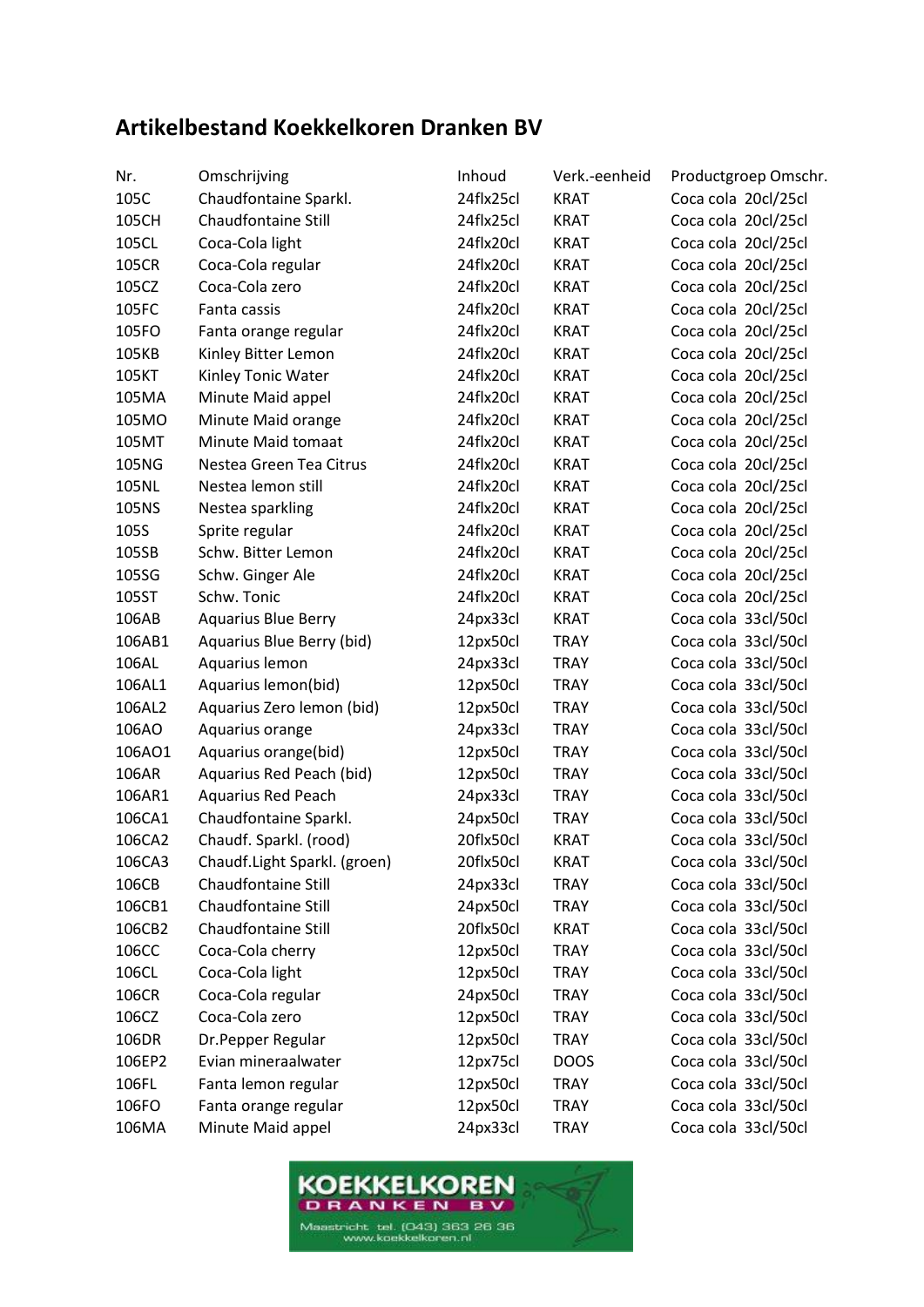| 106MM  | Minute Maid multivitaminen   | 24px33cl   | <b>TRAY</b> | Coca cola 33cl/50cl  |
|--------|------------------------------|------------|-------------|----------------------|
| 106MO  | Minute Maid orange           | 24px33cl   | <b>TRAY</b> | Coca cola 33cl/50cl  |
| 106NG  | Nestea Green Tea Citrus      | 12px50cl   | <b>TRAY</b> | Coca cola 33cl/50cl  |
| 106NL  | Nestea lemon                 | 12px50cl   | <b>TRAY</b> | Coca cola 33cl/50cl  |
| 106NP  | Nestea peach                 | 12px50cl   | <b>TRAY</b> | Coca cola 33cl/50cl  |
| 106SP  | Sprite regular               | 12px50cl   | <b>TRAY</b> | Coca cola 33cl/50cl  |
| 107CA  | Chaudfontaine sparkl.        | 12flx100cl | <b>KRAT</b> | Coca cola 75cl/100cl |
| 107CA1 | Chaudf. Sparkl. (rood)       | 6flx75cl   | <b>KRAT</b> | Coca cola 75cl/100cl |
| 107CA2 | Chaudf.Light Sparkl. (groen) | 6flx75cl   | <b>KRAT</b> | Coca cola 75cl/100cl |
| 107CB  | Chaudfontaine still          | 12flx100cl | <b>KRAT</b> | Coca cola 75cl/100cl |
| 107CB1 | Chaudfontaine still          | 6flx75cl   | <b>KRAT</b> | Coca cola 75cl/100cl |
| 107CL  | Coca-Cola light              | 6flx100cl  | <b>KRAT</b> | Coca cola 75cl/100cl |
| 107CR  | Coca-Cola regular            | 6flx100cl  | <b>KRAT</b> | Coca cola 75cl/100cl |
| 107FO  | Fanta orange regul.          | 6flx100cl  | <b>KRAT</b> | Coca cola 75cl/100cl |
| 107NS  | Nestea Sparkling             | 6px100cl   | <b>TRAY</b> | Coca cola 75cl/100cl |
| 107SP  | Sprite regular               | 6flx100cl  | <b>KRAT</b> | Coca cola 75cl/100cl |
| 108CL1 | Coca-Cola light (D)          | 12px100cl  | <b>KRAT</b> | Coca cola 150cl      |
| 108CR1 | Coca-Cola regular (D)        | 12px100cl  | <b>KRAT</b> | Coca cola 150cl      |
| 108CZ  | Coca-Cola zero               | 6px150cl   | <b>TRAY</b> | Coca cola 150cl      |
| 108CZ1 | Coca-Cola zero (D)           | 12px100cl  | <b>KRAT</b> | Coca cola 150cl      |
| 108FOZ | Fanta orange zero            | 6px150cl   | <b>TRAY</b> | Coca cola 150cl      |
| 109AL  | Aquarius lemon               | 24blx33cl  | <b>TRAY</b> | Coca cola blik       |
| 109AO  | Aquarius orange              | 24blx33cl  | <b>TRAY</b> | Coca cola blik       |
| 109CH  | Coca-Cola cherry             | 24blx33cl  | <b>TRAY</b> | Coca cola blik       |
| 109CL  | Coca-Cola light              | 24blx33cl  | <b>TRAY</b> | Coca cola blik       |
| 109CLL | Coca-Cola light lem.         | 24blx33cl  | <b>TRAY</b> | Coca cola blik       |
| 109CL1 | Coca-Cola light              | 24blx15cl  | <b>TRAY</b> | Coca cola blik       |
| 109CR1 | Coca-Cola regular            | 24blx33cl  | <b>TRAY</b> | Coca cola blik       |
| 109CR2 | Coca-Cola regular            | 24blx15cl  | <b>TRAY</b> | Coca cola blik       |
| 109CZ  | Coca-Cola zero               | 24blx33cl  | <b>TRAY</b> | Coca cola blik       |
| 109DR  | Dr Pepper Regular            | 24blx33cl  | <b>TRAY</b> | Coca cola blik       |
| 109FC  | Fanta cassis                 | 24blx33cl  | <b>TRAY</b> | Coca cola blik       |
| 109FL  | Fanta lemon                  | 24blx33cl  | <b>TRAY</b> | Coca cola blik       |
| 109FO  | Fanta orange regular         | 24blx33cl  | <b>TRAY</b> | Coca cola blik       |
| 109FOL | Fanta orange zero            | 24blx33cl  | <b>TRAY</b> | Coca cola blik       |
| 109FO1 | Fanta orange regular         | 24blx15cl  | <b>TRAY</b> | Coca cola blik       |
| 109MA  | Minute Maid appel            | 24blx33cl  | <b>TRAY</b> | Coca cola blik       |
| 109ME  | <b>Monster Energy</b>        | 12blx50cl  | <b>TRAY</b> | Coca cola blik       |
| 109MO  | Minute Maid orange           | 24blx33cl  | <b>TRAY</b> | Coca cola blik       |
| 109N   | Nestea sparkling             | 24blx33cl  | <b>TRAY</b> | Coca cola blik       |
| 109SCB | Schw.Bitter Lem.Reg.         | 24blx33cl  | <b>TRAY</b> | Coca cola blik       |
| 109SCG | Schw. Ginger Ale             | 24blx33cl  | <b>TRAY</b> | Coca cola blik       |
| 109SCT | Schw.Tonic Regular           | 24blx33cl  | <b>TRAY</b> | Coca cola blik       |
| 109SP  | Sprite regular               | 24blx33cl  | <b>TRAY</b> | Coca cola blik       |
| 110CL  | Coca-Cola light              | BIB 5ltr   | <b>DOOS</b> | Coca Cola bag in box |
| 110CR  | Coca-Cola regular            | BIB 10ltr  | <b>DOOS</b> | Coca Cola bag in box |
| 110FO  | Fanta orange regular         | BIB 5ltr   | <b>DOOS</b> | Coca Cola bag in box |

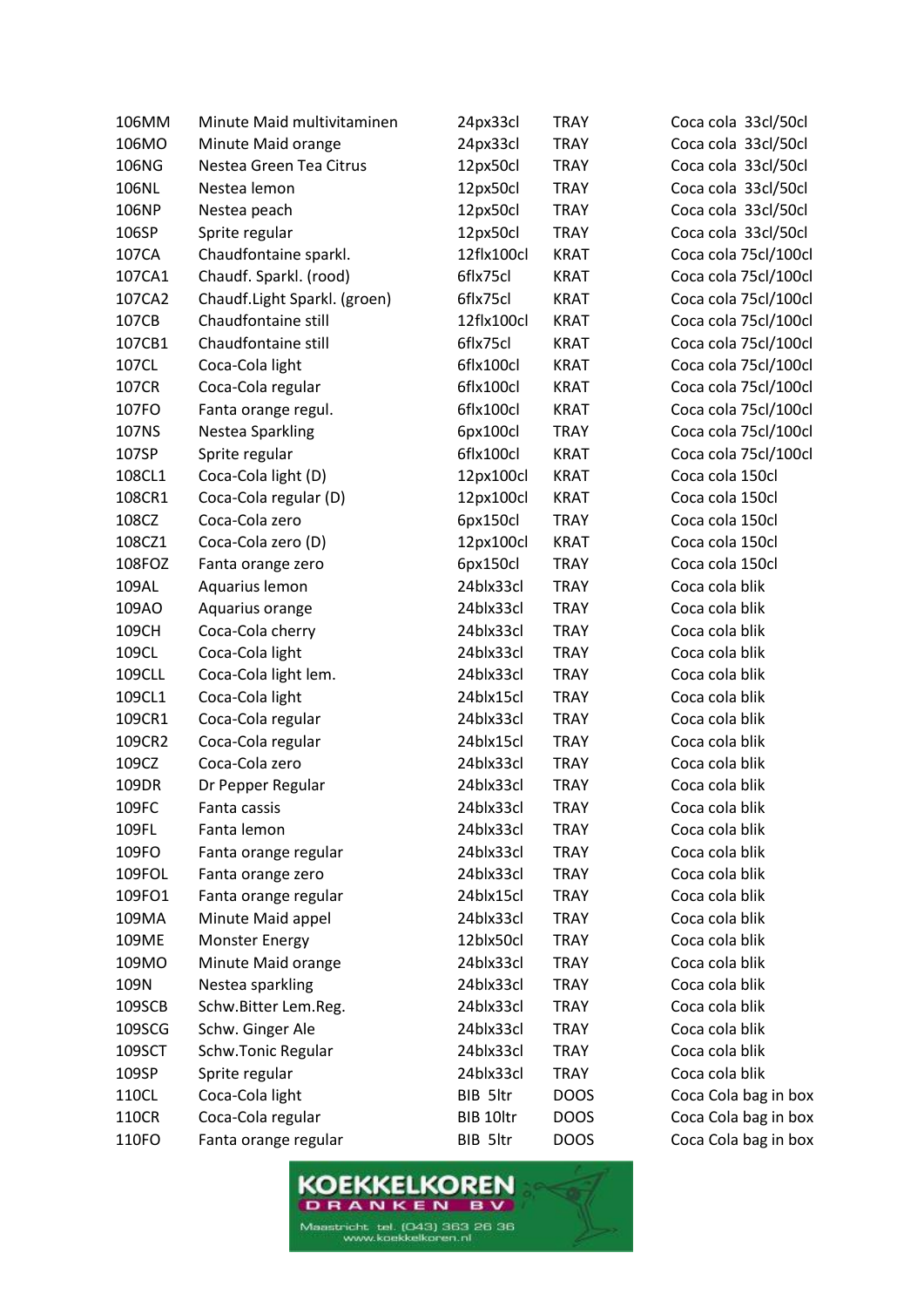| 110N          | Nestea sparkling               | BIB 5ltr   | <b>DOOS</b> | Coca Cola bag in box     |
|---------------|--------------------------------|------------|-------------|--------------------------|
| 110S          | Sprite regular                 | BIB 5ltr   | <b>DOOS</b> | Coca Cola bag in box     |
| 115AAH        | AA-drink High Energy           | 24px33cl   | <b>DOOS</b> | Energiedrank fles        |
| 115AAH1       | AA-drink High Energy           | 12px50cl   | <b>DOOS</b> | Energiedrank fles        |
| 115AAH2       | AA-drink Hydration             | 24px33cl   | <b>DOOS</b> | Energiedrank fles        |
| 115AAH3       | AA-drink Hydration Zero        | 12px50cl   | <b>DOOS</b> | Energiedrank fles        |
| 115AAI        | AA-drink Isotone               | 24px33cl   | <b>DOOS</b> | Energiedrank fles        |
| 115AAL        | AA-drink Iso Lemon             | 24px33cl   | <b>DOOS</b> | Energiedrank fles        |
| 115AAL1       | AA-drink Iso Lemon             | 12px50cl   | <b>DOOS</b> | Energiedrank fles        |
| 115AAP        | AA-drink Pro Energy            | 24px33cl   | <b>DOOS</b> | Energiedrank fles        |
| 115AAS        | AA-drink Sportwater            | 20px50cl   | <b>DOOS</b> | Energiedrank fles        |
| 115EC         | Extran Hydro Citrus SD         | 24px33cl   | <b>TRAY</b> | Energiedrank fles        |
| <b>115ECR</b> | Extran Ener.Cranb.SD           | 24px33cl   | <b>TRAY</b> | Energiedrank fles        |
| 115ELI        | Extran Hydr.Lem.Ice SD         | 24px33cl   | <b>TRAY</b> | Energiedrank fles        |
| 115EO1        | <b>Extran Ener.Orange SD</b>   | 24px33cl   | <b>TRAY</b> | Energiedrank fles        |
| 115GC1        | Gatorade Cool Blue Raspberry   | 12px50cl   | <b>TRAY</b> | Energiedrank fles        |
| 115GL         | Gatorade Lemon                 | 12px50cl   | <b>TRAY</b> | Energiedrank fles        |
| 115GO1        | Gatorade Orange                | 12px50cl   | <b>TRAY</b> | Energiedrank fles        |
| 115GR         | Gatorade Red Orange            | 12px50cl   | <b>TRAY</b> | <b>Energiedrank fles</b> |
| 115IL         | Isostar Lemon bidon            | 12px50cl   | <b>TRAY</b> | Energiedrank fles        |
| 115R          | Red Bull Energy                | 24flx25cl  | <b>DOOS</b> | Energiedrank fles        |
| 115R1         | Red Oktober Energy             | 6px150cl   | <b>KRAT</b> | Energiedrank fles        |
| 116B          | <b>Blastoff Energy Classic</b> | 24blx25cl  | <b>TRAY</b> | Energiedrank blik        |
| 116R          | Red Bull Energy                | 24blx25cl  | <b>TRAY</b> | Energiedrank blik        |
| 124A          | Val Agrumes caloriearm         | 24flx20cl  | <b>KRAT</b> | Val water/frisdrank      |
| 124B          | Val Bitter Lemon               | 24flx20cl  | <b>KRAT</b> | Val water/frisdrank      |
| 1241          | Val Ice Tea                    | 24flx20cl  | <b>KRAT</b> | Val water/frisdrank      |
| 124S          | Val Sinas                      | 24flx20cl  | <b>KRAT</b> | Val water/frisdrank      |
| 124S1         | Val Sinas                      | 12flx100cl | <b>KRAT</b> | Val water/frisdrank      |
| 124T          | Val Tonic                      | 24flx20cl  | <b>KRAT</b> | Val water/frisdrank      |
| 124U          | Val Up/Lime                    | 24flx20cl  | <b>KRAT</b> | Val water/frisdrank      |
| 124U1         | Val Up/Lime                    | 12flx100cl | <b>KRAT</b> | Val water/frisdrank      |
| 124WL         | Val nat.min.water mk           | 12flx75cl  | <b>KRAT</b> | Val water/frisdrank      |
| 124WM         | Val nat.min.water mk           | 24flx25cl  | <b>KRAT</b> | Val water/frisdrank      |
| 124WM1        | Val nat.min.water mk           | 12flx100cl | <b>KRAT</b> | Val water/frisdrank      |
| 124WZ         | Val nat.min.water zk           | 24flx25cl  | <b>KRAT</b> | Val water/frisdrank      |
| 124WZ1        | Val nat.min.water zk           | 12flx75cl  | KRAT        | Val water/frisdrank      |
| 124WZ2        | Val nat.min.water zk           | 12flx100cl | <b>KRAT</b> | Val water/frisdrank      |
| 125A          | Looza Aardbei                  | 24flx20cl  | <b>KRAT</b> | Looza 20cl               |
| 125AC         | Looza Ace                      | 24flx20cl  | <b>KRAT</b> | Looza 20cl               |
| 125AN         | Looza Ananas                   | 24flx20cl  | KRAT        | Looza 20cl               |
| 125AP         | Looza Appel                    | 24flx20cl  | KRAT        | Looza 20cl               |
| 125APK        | Looza Appel/Kers               | 24flx20cl  | <b>KRAT</b> | Looza 20cl               |
| 125B          | Looza Banaan                   | 24flx20cl  | KRAT        | Looza 20cl               |
| 125D          | Looza Druivensap               | 24flx20cl  | <b>KRAT</b> | Looza 20cl               |
| 125J          | Looza Jusd'orange              | 24flx20cl  | <b>KRAT</b> | Looza 20cl               |
| 125LG         | Looza Grapefruit               | 24flx20cl  | <b>KRAT</b> | Looza 20cl               |
|               |                                |            |             |                          |

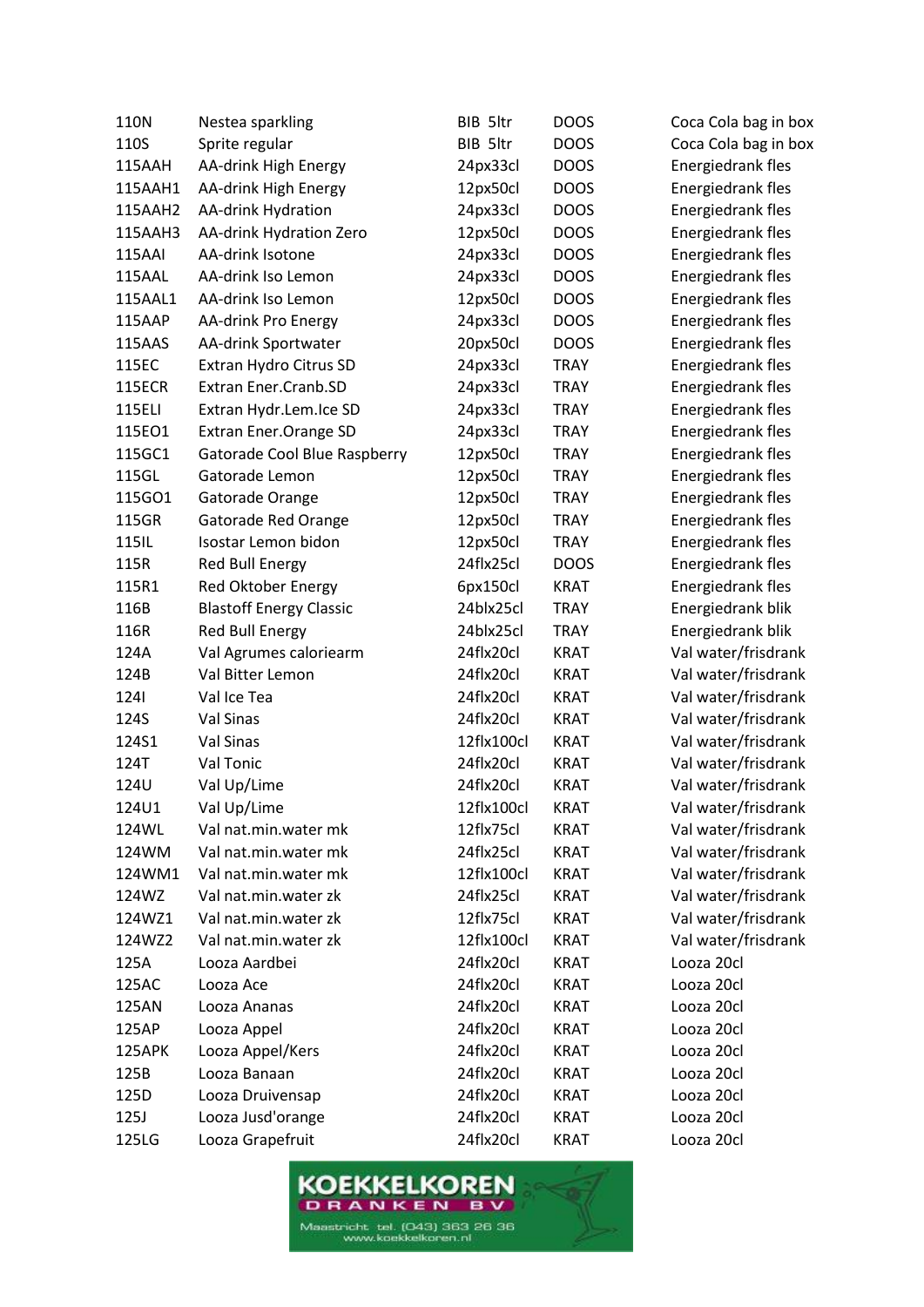| 125M   | Looza Mango                  | 24flx20cl  | <b>KRAT</b> | Looza 20cl                    |
|--------|------------------------------|------------|-------------|-------------------------------|
| 125PE  | Looza Peer                   | 24flx20cl  | <b>KRAT</b> | Looza 20cl                    |
| 125PN  | Looza Perzik                 | 24flx20cl  | <b>KRAT</b> | Looza 20cl                    |
| 125TO  | Looza Tomatensap             | 24flx20cl  | <b>KRAT</b> | Looza 20cl                    |
| 125TR  | Looza Tropical               | 24flx20cl  | <b>KRAT</b> | Looza 20cl                    |
| 130E   | Eden Water                   | can 18,9l  | CAN         | Mineraal/bronwater can        |
| 131AM  | Acqua Morelli zk (ow)        | 12flx75cl  | <b>DOOS</b> | Mineraal/bronwater fles /pak  |
| 131AP1 | Acqua Min.Panna zk (ow)      | 24flx25cl  | <b>DOOS</b> | Mineraal/bronwater fles /pak  |
| 131AP2 | Acqua Min.Panna zk           | 12flx75cl  | <b>DOOS</b> | Mineraal/bronwater fles /pak  |
| 131AS1 | Acqua Min.Sanpell.mk (ow)    | 24flx25cl  | <b>DOOS</b> | Mineraal/bronwater fles /pak  |
| 131AS2 | Acqua Min.Sanpell.mk         | 12flx75cl  | <b>DOOS</b> | Mineraal/bronwater fles /pak  |
| 131B   | Bar le Duc blauw             | 6pkx200cl  | <b>DOOS</b> | Mineraal/bronwater fles /pak  |
| 131BC  | Bar le Duc Citroen           | 6px75cl    | <b>TRAY</b> | Mineraal/bronwater fles /pak  |
| 131BM  | Bru mineraalwater m.k.       | 24flx25cl  | <b>KRAT</b> | Mineraal/bronwater fles /pak  |
| 131BM1 | Bru mineraalwater m.k.       | 12flx50cl  | <b>KRAT</b> | Mineraal/bronwater fles /pak  |
| 131BM2 | Bru mineraalwater m.k. (ow)  | 12flx75cl  | <b>DOOS</b> | Mineraal/bronwater fles /pak  |
| 131BM3 | Bru mineraalwater m.k.       | 12flx100cl | <b>KRAT</b> | Mineraal/bronwater fles /pak  |
| 131BZ  | Bru mineraalwater z.k.       | 24flx25cl  | <b>KRAT</b> | Mineraal/bronwater fles /pak  |
| 131BZ1 | Bru mineraalwater z.k.       | 12flx50cl  | <b>KRAT</b> | Mineraal/bronwater fles /pak  |
| 131BZ2 | Bru mineraalwater z.k. (ow)  | 12flx75cl  | <b>DOOS</b> | Mineraal/bronwater fles /pak  |
| 131BZ3 | Bru mineraalwater z.k.       | 12flx100cl | <b>KRAT</b> | Mineraal/bronwater fles /pak  |
| 131EM  | Earth Water Sparkling        | 24flx33cl  | <b>TRAY</b> | Mineraal/bronwater fles /pak  |
| 131EM1 | Earth Water Sparkling        | 24px50cl   | <b>DOOS</b> | Mineraal/bronwater fles /pak  |
| 131EM2 | Earth Water Sparkling        | 12flx75cl  | <b>DOOS</b> | Mineraal/bronwater fles /pak  |
| 131EZ  | Earth Water Still            | 24flx33cl  | <b>TRAY</b> | Mineraal/bronwater fles /pak  |
| 131EZ1 | Earth Water Still            | 24px50cl   | <b>DOOS</b> | Mineraal/bronwater fles /pak  |
| 131EZ2 | Earth Water Still            | 12flx75cl  | <b>DOOS</b> | Mineraal/bronwater fles /pak  |
| 131EZ3 | Earth Water Still            | 24pkx50cl  | <b>DOOS</b> | Mineraal/bronwater fles /pak  |
| 131R   | Ramlosa                      | 12flx75cl  | <b>DOOS</b> | Mineraal/bronwater fles /pak  |
| 132CB  | Chocomel                     | 24blx25cl  | <b>TRAY</b> | Chocomel                      |
| 132CF  | Chocomel                     | 24flx20cl  | <b>KRAT</b> | Chocomel                      |
| 132CF1 | Chocomel vol                 | 12flx100cl | <b>KRAT</b> | Chocomel                      |
| 132CPE | Chocomel mager               | 12px30cl   | <b>TRAY</b> | Chocomel                      |
| 132CP1 | Chocomel vol                 | 30pkx20cl  | <b>TRAY</b> | Chocomel                      |
| 132CP2 | Chocomel halfvol             | 12pkx100cl | <b>TRAY</b> | Chocomel                      |
| 132CP3 | Chocomel vol                 | 12pkx100cl | <b>TRAY</b> | Chocomel                      |
| 132CP4 | Chocomel halfvol             | 6pkx100cl  | <b>TRAY</b> | Chocomel                      |
| 132NH  | Hotcemel                     | 100zkx25gr | <b>DOOS</b> | Chocomel                      |
| 133R   | Fristi Rood Fruit            | 24flx20cl  | <b>KRAT</b> | Fristi                        |
| 133R1  | Fristi Rood Fruit            | 30pkx20cl  | <b>TRAY</b> | Fristi                        |
| 133R2  | Fristi Rood Fruit            | 24blx25cl  | <b>TRAY</b> | Fristi                        |
| 133R3  | Fristi Rood Fruit            | 12px30cl   | <b>TRAY</b> | Fristi                        |
| 133R4  | Fristi Rood Fruit            | 12px100cl  | <b>TRAY</b> | Fristi                        |
| 134FB  | Sanpel. Bloedsinaas (ow)     | 24flx20cl  | <b>DOOS</b> | Sanpellegrino Fruit Beverages |
| 134FC  | Sanpel. Citroen (ow)         | 24flx20cl  | <b>DOOS</b> | Sanpellegrino Fruit Beverages |
| 134FCH | Sanpel. Chinotto-Sinaas (ow) | 24flx20cl  | <b>DOOS</b> | Sanpellegrino Fruit Beverages |
| 134FG  | Sanpel. Grapefruit (ow)      | 24flx20cl  | <b>DOOS</b> | Sanpellegrino Fruit Beverages |
|        |                              |            |             |                               |

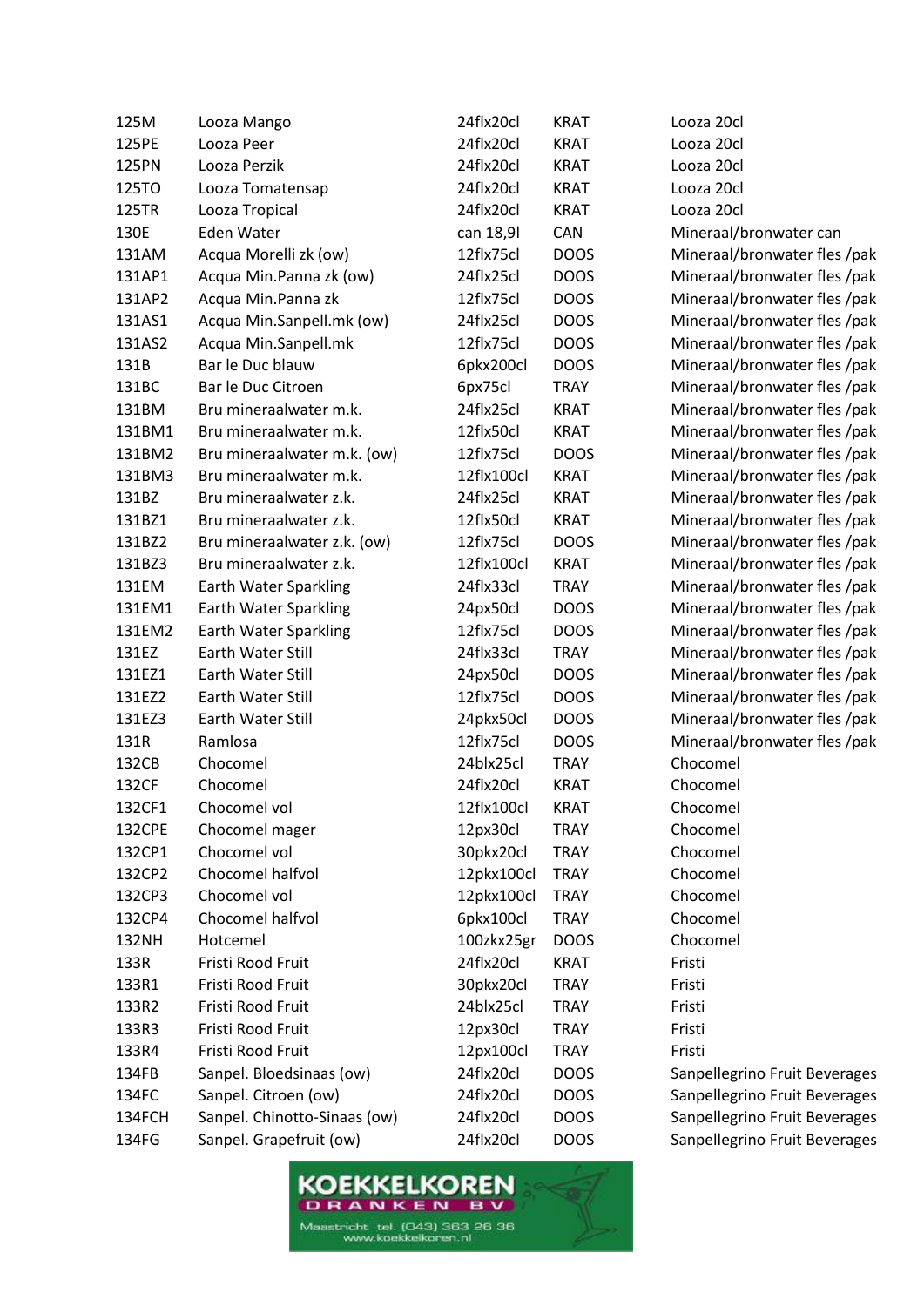| 24flx20cl<br><b>DOOS</b><br>Sanpellegrino Fruit Beverages<br>134FT<br>Sanpel. Tonic (ow)<br>App.Fruitdruif Rood<br>8pkx100cl<br>Frieslandfoods pak<br>141AF<br><b>TRAY</b><br>Frieslandfoods pak<br>141AG<br>App.Goudappel<br>30pkx20cl<br><b>TRAY</b><br>App.Goudappel<br>12pkx100cl<br>Frieslandfoods pak<br>141AG1<br><b>TRAY</b><br>App.Multivit. Rood fruit<br><b>TRAY</b><br>Frieslandfoods pak<br>141AMR<br>8pkx150cl<br>Frieslandfoods pak<br>141AS<br>App.Sinaasappel<br>12pkx100cl<br><b>TRAY</b><br><b>TRAY</b><br>Frieslandfoods pak<br>141ASP<br>App.Sinaasappel Prof.<br>8pkx150cl<br>8pkx100cl<br>Frieslandfoods pak<br>141AZ<br>App.Zontomaatje<br><b>TRAY</b><br>141DA<br>DubDr.Abrik&Sinaas<br>Frieslandfoods pak<br>8pkx100cl<br><b>TRAY</b><br>141DB<br>DubDr. Peer&Kers<br>8pkx100cl<br><b>TRAY</b><br>Frieslandfoods pak<br>DubDr.Ananas&Guave<br>8pkx100cl<br>Frieslandfoods pak<br>141DG<br><b>TRAY</b><br>Frieslandfoods pak<br>141DM<br>DubDr.Mango&Guanabana<br>8pkx100cl<br><b>TRAY</b><br>141DS<br>DubDr.Sinas&Perzik<br>8pkx100cl<br><b>TRAY</b><br>Frieslandfoods pak<br>DF Appel & Perzik<br>Frieslandfoods pak<br>141FA<br>8pkx150cl<br><b>TRAY</b><br>141FF<br><b>TRAY</b><br>Frieslandfoods pak<br>DF Framboos & Cranberry<br>8pkx150cl<br>8pkx150cl<br>Frieslandfoods pak<br>141MA<br>App.Mild Appel Troebel<br><b>TRAY</b><br>App.Mild Bosfruit<br>Frieslandfoods pak<br>141MB<br>8pkx150cl<br><b>TRAY</b><br>App.Mild Multifruit<br>8pkx150cl<br><b>TRAY</b><br>Frieslandfoods pak<br>141MM<br>Frieslandfoods fles<br>24flx20cl<br>142AA<br>App.Appel-Troebel<br><b>KRAT</b><br>Frieslandfoods fles<br>142AG<br>App.Goudappel<br>12px40cl<br><b>TRAY</b><br>Frieslandfoods fles<br>24flx20cl<br><b>KRAT</b><br>142AM<br>App.Multifruit<br>Frieslandfoods fles<br>24flx20cl<br>142AS<br>App.Sinaasappel<br><b>KRAT</b><br>Frieslandfoods fles<br>142AS1<br>App.Sinaasappel<br>12px40cl<br><b>TRAY</b><br>Frieslandfoods fles<br>142AVO<br>App. Vitamientje Oranje vr.<br>12px40cl<br><b>TRAY</b><br>Frieslandfoods fles<br>142AZ<br>24flx20cl<br><b>KRAT</b><br>App.Zontomaat<br>Frieslandfoods fles<br>142DA<br>24flx20cl<br><b>KRAT</b><br>DF Appel & Perzik<br>Frieslandfoods fles<br>DF Appel & Perzik<br>142DAP<br>24px275ml<br><b>TRAY</b><br>Frieslandfoods fles<br>142DAP1<br>DF Appel & Perzik<br>12px50cl<br><b>TRAY</b><br>Frieslandfoods fles<br>142DF<br>DF Framboos & Cranberry<br>24flx20cl<br><b>KRAT</b><br>Frieslandfoods fles<br>142DFC<br>DF Framboos & Cranberry<br>24px275ml<br><b>TRAY</b><br>142DF1<br>DF Framboos & Cranberry<br>12px50cl<br><b>TRAY</b><br>Frieslandfoods fles<br>145A<br>A & K Appelsap Fruit Action<br>12pkx100cl<br><b>DOOS</b><br>Sap<br>A & K Sinaas Fruit Action<br>12pkx100cl<br>145AS<br><b>DOOS</b><br>Sap<br>145AS1<br>Lim. Siroop Sinas Sun d'Or<br>5ltr<br>CAN<br>Sap<br>corvo jus d'orange<br>145CO<br>6flx100cl<br>Sap<br><b>KRAT</b><br><b>Sunland Appel</b><br>145SA<br>6px100cl<br><b>TRAY</b><br>Sap<br><b>Sunland Orange</b><br>145SS<br>6px100cl<br><b>TRAY</b><br>Sap<br>Appelaere Appelsap<br>24flx20cl<br>146AA<br><b>KRAT</b><br>Appelaere<br>146AA1<br>6flx75cl<br><b>DOOS</b><br>Appelaere Appelsap<br>Appelaere<br>146AP<br>Appelaere Perensap<br>24flx20cl<br>Appelaere<br>KRAT<br>Perelaere<br>146AP1<br>6flx75cl<br><b>DOOS</b><br>Appelaere<br>24flx20cl<br>146AS<br>SinaasAppelaere<br><b>KRAT</b><br>Appelaere<br>6flx75cl<br>146AS1<br>SinaasAppelaere<br><b>DOOS</b><br>Appelaere<br>Karvan Classic Aardbei<br>6flx750ml<br>150KA<br><b>TRAY</b><br>Siroop<br><b>150RF</b><br>Tasting-good siroop Fram.<br>6px100cl<br><b>TRAY</b><br>Siroop<br>Tasting-good siroop Orange<br>6px100cl<br>150RS<br><b>TRAY</b><br>Siroop | 134FS | Sanpel. Sinaasappel (ow) | 24flx20cl | <b>DOOS</b> | Sanpellegrino Fruit Beverages |
|--------------------------------------------------------------------------------------------------------------------------------------------------------------------------------------------------------------------------------------------------------------------------------------------------------------------------------------------------------------------------------------------------------------------------------------------------------------------------------------------------------------------------------------------------------------------------------------------------------------------------------------------------------------------------------------------------------------------------------------------------------------------------------------------------------------------------------------------------------------------------------------------------------------------------------------------------------------------------------------------------------------------------------------------------------------------------------------------------------------------------------------------------------------------------------------------------------------------------------------------------------------------------------------------------------------------------------------------------------------------------------------------------------------------------------------------------------------------------------------------------------------------------------------------------------------------------------------------------------------------------------------------------------------------------------------------------------------------------------------------------------------------------------------------------------------------------------------------------------------------------------------------------------------------------------------------------------------------------------------------------------------------------------------------------------------------------------------------------------------------------------------------------------------------------------------------------------------------------------------------------------------------------------------------------------------------------------------------------------------------------------------------------------------------------------------------------------------------------------------------------------------------------------------------------------------------------------------------------------------------------------------------------------------------------------------------------------------------------------------------------------------------------------------------------------------------------------------------------------------------------------------------------------------------------------------------------------------------------------------------------------------------------------------------------------------------------------------------------------------------------------------------------------------------------------------------------------------------------------------------------------------------------------------------------------------------------------------------------------------------------------------------------------------------------------------------------------------------------------------------------------------------------------------------------------------------------------------------------------------------------------------------------------------------------------------------------------------------------------------------|-------|--------------------------|-----------|-------------|-------------------------------|
|                                                                                                                                                                                                                                                                                                                                                                                                                                                                                                                                                                                                                                                                                                                                                                                                                                                                                                                                                                                                                                                                                                                                                                                                                                                                                                                                                                                                                                                                                                                                                                                                                                                                                                                                                                                                                                                                                                                                                                                                                                                                                                                                                                                                                                                                                                                                                                                                                                                                                                                                                                                                                                                                                                                                                                                                                                                                                                                                                                                                                                                                                                                                                                                                                                                                                                                                                                                                                                                                                                                                                                                                                                                                                                                                            |       |                          |           |             |                               |
|                                                                                                                                                                                                                                                                                                                                                                                                                                                                                                                                                                                                                                                                                                                                                                                                                                                                                                                                                                                                                                                                                                                                                                                                                                                                                                                                                                                                                                                                                                                                                                                                                                                                                                                                                                                                                                                                                                                                                                                                                                                                                                                                                                                                                                                                                                                                                                                                                                                                                                                                                                                                                                                                                                                                                                                                                                                                                                                                                                                                                                                                                                                                                                                                                                                                                                                                                                                                                                                                                                                                                                                                                                                                                                                                            |       |                          |           |             |                               |
|                                                                                                                                                                                                                                                                                                                                                                                                                                                                                                                                                                                                                                                                                                                                                                                                                                                                                                                                                                                                                                                                                                                                                                                                                                                                                                                                                                                                                                                                                                                                                                                                                                                                                                                                                                                                                                                                                                                                                                                                                                                                                                                                                                                                                                                                                                                                                                                                                                                                                                                                                                                                                                                                                                                                                                                                                                                                                                                                                                                                                                                                                                                                                                                                                                                                                                                                                                                                                                                                                                                                                                                                                                                                                                                                            |       |                          |           |             |                               |
|                                                                                                                                                                                                                                                                                                                                                                                                                                                                                                                                                                                                                                                                                                                                                                                                                                                                                                                                                                                                                                                                                                                                                                                                                                                                                                                                                                                                                                                                                                                                                                                                                                                                                                                                                                                                                                                                                                                                                                                                                                                                                                                                                                                                                                                                                                                                                                                                                                                                                                                                                                                                                                                                                                                                                                                                                                                                                                                                                                                                                                                                                                                                                                                                                                                                                                                                                                                                                                                                                                                                                                                                                                                                                                                                            |       |                          |           |             |                               |
|                                                                                                                                                                                                                                                                                                                                                                                                                                                                                                                                                                                                                                                                                                                                                                                                                                                                                                                                                                                                                                                                                                                                                                                                                                                                                                                                                                                                                                                                                                                                                                                                                                                                                                                                                                                                                                                                                                                                                                                                                                                                                                                                                                                                                                                                                                                                                                                                                                                                                                                                                                                                                                                                                                                                                                                                                                                                                                                                                                                                                                                                                                                                                                                                                                                                                                                                                                                                                                                                                                                                                                                                                                                                                                                                            |       |                          |           |             |                               |
|                                                                                                                                                                                                                                                                                                                                                                                                                                                                                                                                                                                                                                                                                                                                                                                                                                                                                                                                                                                                                                                                                                                                                                                                                                                                                                                                                                                                                                                                                                                                                                                                                                                                                                                                                                                                                                                                                                                                                                                                                                                                                                                                                                                                                                                                                                                                                                                                                                                                                                                                                                                                                                                                                                                                                                                                                                                                                                                                                                                                                                                                                                                                                                                                                                                                                                                                                                                                                                                                                                                                                                                                                                                                                                                                            |       |                          |           |             |                               |
|                                                                                                                                                                                                                                                                                                                                                                                                                                                                                                                                                                                                                                                                                                                                                                                                                                                                                                                                                                                                                                                                                                                                                                                                                                                                                                                                                                                                                                                                                                                                                                                                                                                                                                                                                                                                                                                                                                                                                                                                                                                                                                                                                                                                                                                                                                                                                                                                                                                                                                                                                                                                                                                                                                                                                                                                                                                                                                                                                                                                                                                                                                                                                                                                                                                                                                                                                                                                                                                                                                                                                                                                                                                                                                                                            |       |                          |           |             |                               |
|                                                                                                                                                                                                                                                                                                                                                                                                                                                                                                                                                                                                                                                                                                                                                                                                                                                                                                                                                                                                                                                                                                                                                                                                                                                                                                                                                                                                                                                                                                                                                                                                                                                                                                                                                                                                                                                                                                                                                                                                                                                                                                                                                                                                                                                                                                                                                                                                                                                                                                                                                                                                                                                                                                                                                                                                                                                                                                                                                                                                                                                                                                                                                                                                                                                                                                                                                                                                                                                                                                                                                                                                                                                                                                                                            |       |                          |           |             |                               |
|                                                                                                                                                                                                                                                                                                                                                                                                                                                                                                                                                                                                                                                                                                                                                                                                                                                                                                                                                                                                                                                                                                                                                                                                                                                                                                                                                                                                                                                                                                                                                                                                                                                                                                                                                                                                                                                                                                                                                                                                                                                                                                                                                                                                                                                                                                                                                                                                                                                                                                                                                                                                                                                                                                                                                                                                                                                                                                                                                                                                                                                                                                                                                                                                                                                                                                                                                                                                                                                                                                                                                                                                                                                                                                                                            |       |                          |           |             |                               |
|                                                                                                                                                                                                                                                                                                                                                                                                                                                                                                                                                                                                                                                                                                                                                                                                                                                                                                                                                                                                                                                                                                                                                                                                                                                                                                                                                                                                                                                                                                                                                                                                                                                                                                                                                                                                                                                                                                                                                                                                                                                                                                                                                                                                                                                                                                                                                                                                                                                                                                                                                                                                                                                                                                                                                                                                                                                                                                                                                                                                                                                                                                                                                                                                                                                                                                                                                                                                                                                                                                                                                                                                                                                                                                                                            |       |                          |           |             |                               |
|                                                                                                                                                                                                                                                                                                                                                                                                                                                                                                                                                                                                                                                                                                                                                                                                                                                                                                                                                                                                                                                                                                                                                                                                                                                                                                                                                                                                                                                                                                                                                                                                                                                                                                                                                                                                                                                                                                                                                                                                                                                                                                                                                                                                                                                                                                                                                                                                                                                                                                                                                                                                                                                                                                                                                                                                                                                                                                                                                                                                                                                                                                                                                                                                                                                                                                                                                                                                                                                                                                                                                                                                                                                                                                                                            |       |                          |           |             |                               |
|                                                                                                                                                                                                                                                                                                                                                                                                                                                                                                                                                                                                                                                                                                                                                                                                                                                                                                                                                                                                                                                                                                                                                                                                                                                                                                                                                                                                                                                                                                                                                                                                                                                                                                                                                                                                                                                                                                                                                                                                                                                                                                                                                                                                                                                                                                                                                                                                                                                                                                                                                                                                                                                                                                                                                                                                                                                                                                                                                                                                                                                                                                                                                                                                                                                                                                                                                                                                                                                                                                                                                                                                                                                                                                                                            |       |                          |           |             |                               |
|                                                                                                                                                                                                                                                                                                                                                                                                                                                                                                                                                                                                                                                                                                                                                                                                                                                                                                                                                                                                                                                                                                                                                                                                                                                                                                                                                                                                                                                                                                                                                                                                                                                                                                                                                                                                                                                                                                                                                                                                                                                                                                                                                                                                                                                                                                                                                                                                                                                                                                                                                                                                                                                                                                                                                                                                                                                                                                                                                                                                                                                                                                                                                                                                                                                                                                                                                                                                                                                                                                                                                                                                                                                                                                                                            |       |                          |           |             |                               |
|                                                                                                                                                                                                                                                                                                                                                                                                                                                                                                                                                                                                                                                                                                                                                                                                                                                                                                                                                                                                                                                                                                                                                                                                                                                                                                                                                                                                                                                                                                                                                                                                                                                                                                                                                                                                                                                                                                                                                                                                                                                                                                                                                                                                                                                                                                                                                                                                                                                                                                                                                                                                                                                                                                                                                                                                                                                                                                                                                                                                                                                                                                                                                                                                                                                                                                                                                                                                                                                                                                                                                                                                                                                                                                                                            |       |                          |           |             |                               |
|                                                                                                                                                                                                                                                                                                                                                                                                                                                                                                                                                                                                                                                                                                                                                                                                                                                                                                                                                                                                                                                                                                                                                                                                                                                                                                                                                                                                                                                                                                                                                                                                                                                                                                                                                                                                                                                                                                                                                                                                                                                                                                                                                                                                                                                                                                                                                                                                                                                                                                                                                                                                                                                                                                                                                                                                                                                                                                                                                                                                                                                                                                                                                                                                                                                                                                                                                                                                                                                                                                                                                                                                                                                                                                                                            |       |                          |           |             |                               |
|                                                                                                                                                                                                                                                                                                                                                                                                                                                                                                                                                                                                                                                                                                                                                                                                                                                                                                                                                                                                                                                                                                                                                                                                                                                                                                                                                                                                                                                                                                                                                                                                                                                                                                                                                                                                                                                                                                                                                                                                                                                                                                                                                                                                                                                                                                                                                                                                                                                                                                                                                                                                                                                                                                                                                                                                                                                                                                                                                                                                                                                                                                                                                                                                                                                                                                                                                                                                                                                                                                                                                                                                                                                                                                                                            |       |                          |           |             |                               |
|                                                                                                                                                                                                                                                                                                                                                                                                                                                                                                                                                                                                                                                                                                                                                                                                                                                                                                                                                                                                                                                                                                                                                                                                                                                                                                                                                                                                                                                                                                                                                                                                                                                                                                                                                                                                                                                                                                                                                                                                                                                                                                                                                                                                                                                                                                                                                                                                                                                                                                                                                                                                                                                                                                                                                                                                                                                                                                                                                                                                                                                                                                                                                                                                                                                                                                                                                                                                                                                                                                                                                                                                                                                                                                                                            |       |                          |           |             |                               |
|                                                                                                                                                                                                                                                                                                                                                                                                                                                                                                                                                                                                                                                                                                                                                                                                                                                                                                                                                                                                                                                                                                                                                                                                                                                                                                                                                                                                                                                                                                                                                                                                                                                                                                                                                                                                                                                                                                                                                                                                                                                                                                                                                                                                                                                                                                                                                                                                                                                                                                                                                                                                                                                                                                                                                                                                                                                                                                                                                                                                                                                                                                                                                                                                                                                                                                                                                                                                                                                                                                                                                                                                                                                                                                                                            |       |                          |           |             |                               |
|                                                                                                                                                                                                                                                                                                                                                                                                                                                                                                                                                                                                                                                                                                                                                                                                                                                                                                                                                                                                                                                                                                                                                                                                                                                                                                                                                                                                                                                                                                                                                                                                                                                                                                                                                                                                                                                                                                                                                                                                                                                                                                                                                                                                                                                                                                                                                                                                                                                                                                                                                                                                                                                                                                                                                                                                                                                                                                                                                                                                                                                                                                                                                                                                                                                                                                                                                                                                                                                                                                                                                                                                                                                                                                                                            |       |                          |           |             |                               |
|                                                                                                                                                                                                                                                                                                                                                                                                                                                                                                                                                                                                                                                                                                                                                                                                                                                                                                                                                                                                                                                                                                                                                                                                                                                                                                                                                                                                                                                                                                                                                                                                                                                                                                                                                                                                                                                                                                                                                                                                                                                                                                                                                                                                                                                                                                                                                                                                                                                                                                                                                                                                                                                                                                                                                                                                                                                                                                                                                                                                                                                                                                                                                                                                                                                                                                                                                                                                                                                                                                                                                                                                                                                                                                                                            |       |                          |           |             |                               |
|                                                                                                                                                                                                                                                                                                                                                                                                                                                                                                                                                                                                                                                                                                                                                                                                                                                                                                                                                                                                                                                                                                                                                                                                                                                                                                                                                                                                                                                                                                                                                                                                                                                                                                                                                                                                                                                                                                                                                                                                                                                                                                                                                                                                                                                                                                                                                                                                                                                                                                                                                                                                                                                                                                                                                                                                                                                                                                                                                                                                                                                                                                                                                                                                                                                                                                                                                                                                                                                                                                                                                                                                                                                                                                                                            |       |                          |           |             |                               |
|                                                                                                                                                                                                                                                                                                                                                                                                                                                                                                                                                                                                                                                                                                                                                                                                                                                                                                                                                                                                                                                                                                                                                                                                                                                                                                                                                                                                                                                                                                                                                                                                                                                                                                                                                                                                                                                                                                                                                                                                                                                                                                                                                                                                                                                                                                                                                                                                                                                                                                                                                                                                                                                                                                                                                                                                                                                                                                                                                                                                                                                                                                                                                                                                                                                                                                                                                                                                                                                                                                                                                                                                                                                                                                                                            |       |                          |           |             |                               |
|                                                                                                                                                                                                                                                                                                                                                                                                                                                                                                                                                                                                                                                                                                                                                                                                                                                                                                                                                                                                                                                                                                                                                                                                                                                                                                                                                                                                                                                                                                                                                                                                                                                                                                                                                                                                                                                                                                                                                                                                                                                                                                                                                                                                                                                                                                                                                                                                                                                                                                                                                                                                                                                                                                                                                                                                                                                                                                                                                                                                                                                                                                                                                                                                                                                                                                                                                                                                                                                                                                                                                                                                                                                                                                                                            |       |                          |           |             |                               |
|                                                                                                                                                                                                                                                                                                                                                                                                                                                                                                                                                                                                                                                                                                                                                                                                                                                                                                                                                                                                                                                                                                                                                                                                                                                                                                                                                                                                                                                                                                                                                                                                                                                                                                                                                                                                                                                                                                                                                                                                                                                                                                                                                                                                                                                                                                                                                                                                                                                                                                                                                                                                                                                                                                                                                                                                                                                                                                                                                                                                                                                                                                                                                                                                                                                                                                                                                                                                                                                                                                                                                                                                                                                                                                                                            |       |                          |           |             |                               |
|                                                                                                                                                                                                                                                                                                                                                                                                                                                                                                                                                                                                                                                                                                                                                                                                                                                                                                                                                                                                                                                                                                                                                                                                                                                                                                                                                                                                                                                                                                                                                                                                                                                                                                                                                                                                                                                                                                                                                                                                                                                                                                                                                                                                                                                                                                                                                                                                                                                                                                                                                                                                                                                                                                                                                                                                                                                                                                                                                                                                                                                                                                                                                                                                                                                                                                                                                                                                                                                                                                                                                                                                                                                                                                                                            |       |                          |           |             |                               |
|                                                                                                                                                                                                                                                                                                                                                                                                                                                                                                                                                                                                                                                                                                                                                                                                                                                                                                                                                                                                                                                                                                                                                                                                                                                                                                                                                                                                                                                                                                                                                                                                                                                                                                                                                                                                                                                                                                                                                                                                                                                                                                                                                                                                                                                                                                                                                                                                                                                                                                                                                                                                                                                                                                                                                                                                                                                                                                                                                                                                                                                                                                                                                                                                                                                                                                                                                                                                                                                                                                                                                                                                                                                                                                                                            |       |                          |           |             |                               |
|                                                                                                                                                                                                                                                                                                                                                                                                                                                                                                                                                                                                                                                                                                                                                                                                                                                                                                                                                                                                                                                                                                                                                                                                                                                                                                                                                                                                                                                                                                                                                                                                                                                                                                                                                                                                                                                                                                                                                                                                                                                                                                                                                                                                                                                                                                                                                                                                                                                                                                                                                                                                                                                                                                                                                                                                                                                                                                                                                                                                                                                                                                                                                                                                                                                                                                                                                                                                                                                                                                                                                                                                                                                                                                                                            |       |                          |           |             |                               |
|                                                                                                                                                                                                                                                                                                                                                                                                                                                                                                                                                                                                                                                                                                                                                                                                                                                                                                                                                                                                                                                                                                                                                                                                                                                                                                                                                                                                                                                                                                                                                                                                                                                                                                                                                                                                                                                                                                                                                                                                                                                                                                                                                                                                                                                                                                                                                                                                                                                                                                                                                                                                                                                                                                                                                                                                                                                                                                                                                                                                                                                                                                                                                                                                                                                                                                                                                                                                                                                                                                                                                                                                                                                                                                                                            |       |                          |           |             |                               |
|                                                                                                                                                                                                                                                                                                                                                                                                                                                                                                                                                                                                                                                                                                                                                                                                                                                                                                                                                                                                                                                                                                                                                                                                                                                                                                                                                                                                                                                                                                                                                                                                                                                                                                                                                                                                                                                                                                                                                                                                                                                                                                                                                                                                                                                                                                                                                                                                                                                                                                                                                                                                                                                                                                                                                                                                                                                                                                                                                                                                                                                                                                                                                                                                                                                                                                                                                                                                                                                                                                                                                                                                                                                                                                                                            |       |                          |           |             |                               |
|                                                                                                                                                                                                                                                                                                                                                                                                                                                                                                                                                                                                                                                                                                                                                                                                                                                                                                                                                                                                                                                                                                                                                                                                                                                                                                                                                                                                                                                                                                                                                                                                                                                                                                                                                                                                                                                                                                                                                                                                                                                                                                                                                                                                                                                                                                                                                                                                                                                                                                                                                                                                                                                                                                                                                                                                                                                                                                                                                                                                                                                                                                                                                                                                                                                                                                                                                                                                                                                                                                                                                                                                                                                                                                                                            |       |                          |           |             |                               |
|                                                                                                                                                                                                                                                                                                                                                                                                                                                                                                                                                                                                                                                                                                                                                                                                                                                                                                                                                                                                                                                                                                                                                                                                                                                                                                                                                                                                                                                                                                                                                                                                                                                                                                                                                                                                                                                                                                                                                                                                                                                                                                                                                                                                                                                                                                                                                                                                                                                                                                                                                                                                                                                                                                                                                                                                                                                                                                                                                                                                                                                                                                                                                                                                                                                                                                                                                                                                                                                                                                                                                                                                                                                                                                                                            |       |                          |           |             |                               |
|                                                                                                                                                                                                                                                                                                                                                                                                                                                                                                                                                                                                                                                                                                                                                                                                                                                                                                                                                                                                                                                                                                                                                                                                                                                                                                                                                                                                                                                                                                                                                                                                                                                                                                                                                                                                                                                                                                                                                                                                                                                                                                                                                                                                                                                                                                                                                                                                                                                                                                                                                                                                                                                                                                                                                                                                                                                                                                                                                                                                                                                                                                                                                                                                                                                                                                                                                                                                                                                                                                                                                                                                                                                                                                                                            |       |                          |           |             |                               |
|                                                                                                                                                                                                                                                                                                                                                                                                                                                                                                                                                                                                                                                                                                                                                                                                                                                                                                                                                                                                                                                                                                                                                                                                                                                                                                                                                                                                                                                                                                                                                                                                                                                                                                                                                                                                                                                                                                                                                                                                                                                                                                                                                                                                                                                                                                                                                                                                                                                                                                                                                                                                                                                                                                                                                                                                                                                                                                                                                                                                                                                                                                                                                                                                                                                                                                                                                                                                                                                                                                                                                                                                                                                                                                                                            |       |                          |           |             |                               |
|                                                                                                                                                                                                                                                                                                                                                                                                                                                                                                                                                                                                                                                                                                                                                                                                                                                                                                                                                                                                                                                                                                                                                                                                                                                                                                                                                                                                                                                                                                                                                                                                                                                                                                                                                                                                                                                                                                                                                                                                                                                                                                                                                                                                                                                                                                                                                                                                                                                                                                                                                                                                                                                                                                                                                                                                                                                                                                                                                                                                                                                                                                                                                                                                                                                                                                                                                                                                                                                                                                                                                                                                                                                                                                                                            |       |                          |           |             |                               |
|                                                                                                                                                                                                                                                                                                                                                                                                                                                                                                                                                                                                                                                                                                                                                                                                                                                                                                                                                                                                                                                                                                                                                                                                                                                                                                                                                                                                                                                                                                                                                                                                                                                                                                                                                                                                                                                                                                                                                                                                                                                                                                                                                                                                                                                                                                                                                                                                                                                                                                                                                                                                                                                                                                                                                                                                                                                                                                                                                                                                                                                                                                                                                                                                                                                                                                                                                                                                                                                                                                                                                                                                                                                                                                                                            |       |                          |           |             |                               |
|                                                                                                                                                                                                                                                                                                                                                                                                                                                                                                                                                                                                                                                                                                                                                                                                                                                                                                                                                                                                                                                                                                                                                                                                                                                                                                                                                                                                                                                                                                                                                                                                                                                                                                                                                                                                                                                                                                                                                                                                                                                                                                                                                                                                                                                                                                                                                                                                                                                                                                                                                                                                                                                                                                                                                                                                                                                                                                                                                                                                                                                                                                                                                                                                                                                                                                                                                                                                                                                                                                                                                                                                                                                                                                                                            |       |                          |           |             |                               |
|                                                                                                                                                                                                                                                                                                                                                                                                                                                                                                                                                                                                                                                                                                                                                                                                                                                                                                                                                                                                                                                                                                                                                                                                                                                                                                                                                                                                                                                                                                                                                                                                                                                                                                                                                                                                                                                                                                                                                                                                                                                                                                                                                                                                                                                                                                                                                                                                                                                                                                                                                                                                                                                                                                                                                                                                                                                                                                                                                                                                                                                                                                                                                                                                                                                                                                                                                                                                                                                                                                                                                                                                                                                                                                                                            |       |                          |           |             |                               |
|                                                                                                                                                                                                                                                                                                                                                                                                                                                                                                                                                                                                                                                                                                                                                                                                                                                                                                                                                                                                                                                                                                                                                                                                                                                                                                                                                                                                                                                                                                                                                                                                                                                                                                                                                                                                                                                                                                                                                                                                                                                                                                                                                                                                                                                                                                                                                                                                                                                                                                                                                                                                                                                                                                                                                                                                                                                                                                                                                                                                                                                                                                                                                                                                                                                                                                                                                                                                                                                                                                                                                                                                                                                                                                                                            |       |                          |           |             |                               |
|                                                                                                                                                                                                                                                                                                                                                                                                                                                                                                                                                                                                                                                                                                                                                                                                                                                                                                                                                                                                                                                                                                                                                                                                                                                                                                                                                                                                                                                                                                                                                                                                                                                                                                                                                                                                                                                                                                                                                                                                                                                                                                                                                                                                                                                                                                                                                                                                                                                                                                                                                                                                                                                                                                                                                                                                                                                                                                                                                                                                                                                                                                                                                                                                                                                                                                                                                                                                                                                                                                                                                                                                                                                                                                                                            |       |                          |           |             |                               |
|                                                                                                                                                                                                                                                                                                                                                                                                                                                                                                                                                                                                                                                                                                                                                                                                                                                                                                                                                                                                                                                                                                                                                                                                                                                                                                                                                                                                                                                                                                                                                                                                                                                                                                                                                                                                                                                                                                                                                                                                                                                                                                                                                                                                                                                                                                                                                                                                                                                                                                                                                                                                                                                                                                                                                                                                                                                                                                                                                                                                                                                                                                                                                                                                                                                                                                                                                                                                                                                                                                                                                                                                                                                                                                                                            |       |                          |           |             |                               |
|                                                                                                                                                                                                                                                                                                                                                                                                                                                                                                                                                                                                                                                                                                                                                                                                                                                                                                                                                                                                                                                                                                                                                                                                                                                                                                                                                                                                                                                                                                                                                                                                                                                                                                                                                                                                                                                                                                                                                                                                                                                                                                                                                                                                                                                                                                                                                                                                                                                                                                                                                                                                                                                                                                                                                                                                                                                                                                                                                                                                                                                                                                                                                                                                                                                                                                                                                                                                                                                                                                                                                                                                                                                                                                                                            |       |                          |           |             |                               |
|                                                                                                                                                                                                                                                                                                                                                                                                                                                                                                                                                                                                                                                                                                                                                                                                                                                                                                                                                                                                                                                                                                                                                                                                                                                                                                                                                                                                                                                                                                                                                                                                                                                                                                                                                                                                                                                                                                                                                                                                                                                                                                                                                                                                                                                                                                                                                                                                                                                                                                                                                                                                                                                                                                                                                                                                                                                                                                                                                                                                                                                                                                                                                                                                                                                                                                                                                                                                                                                                                                                                                                                                                                                                                                                                            |       |                          |           |             |                               |
|                                                                                                                                                                                                                                                                                                                                                                                                                                                                                                                                                                                                                                                                                                                                                                                                                                                                                                                                                                                                                                                                                                                                                                                                                                                                                                                                                                                                                                                                                                                                                                                                                                                                                                                                                                                                                                                                                                                                                                                                                                                                                                                                                                                                                                                                                                                                                                                                                                                                                                                                                                                                                                                                                                                                                                                                                                                                                                                                                                                                                                                                                                                                                                                                                                                                                                                                                                                                                                                                                                                                                                                                                                                                                                                                            |       |                          |           |             |                               |
|                                                                                                                                                                                                                                                                                                                                                                                                                                                                                                                                                                                                                                                                                                                                                                                                                                                                                                                                                                                                                                                                                                                                                                                                                                                                                                                                                                                                                                                                                                                                                                                                                                                                                                                                                                                                                                                                                                                                                                                                                                                                                                                                                                                                                                                                                                                                                                                                                                                                                                                                                                                                                                                                                                                                                                                                                                                                                                                                                                                                                                                                                                                                                                                                                                                                                                                                                                                                                                                                                                                                                                                                                                                                                                                                            |       |                          |           |             |                               |
|                                                                                                                                                                                                                                                                                                                                                                                                                                                                                                                                                                                                                                                                                                                                                                                                                                                                                                                                                                                                                                                                                                                                                                                                                                                                                                                                                                                                                                                                                                                                                                                                                                                                                                                                                                                                                                                                                                                                                                                                                                                                                                                                                                                                                                                                                                                                                                                                                                                                                                                                                                                                                                                                                                                                                                                                                                                                                                                                                                                                                                                                                                                                                                                                                                                                                                                                                                                                                                                                                                                                                                                                                                                                                                                                            |       |                          |           |             |                               |
|                                                                                                                                                                                                                                                                                                                                                                                                                                                                                                                                                                                                                                                                                                                                                                                                                                                                                                                                                                                                                                                                                                                                                                                                                                                                                                                                                                                                                                                                                                                                                                                                                                                                                                                                                                                                                                                                                                                                                                                                                                                                                                                                                                                                                                                                                                                                                                                                                                                                                                                                                                                                                                                                                                                                                                                                                                                                                                                                                                                                                                                                                                                                                                                                                                                                                                                                                                                                                                                                                                                                                                                                                                                                                                                                            |       |                          |           |             |                               |

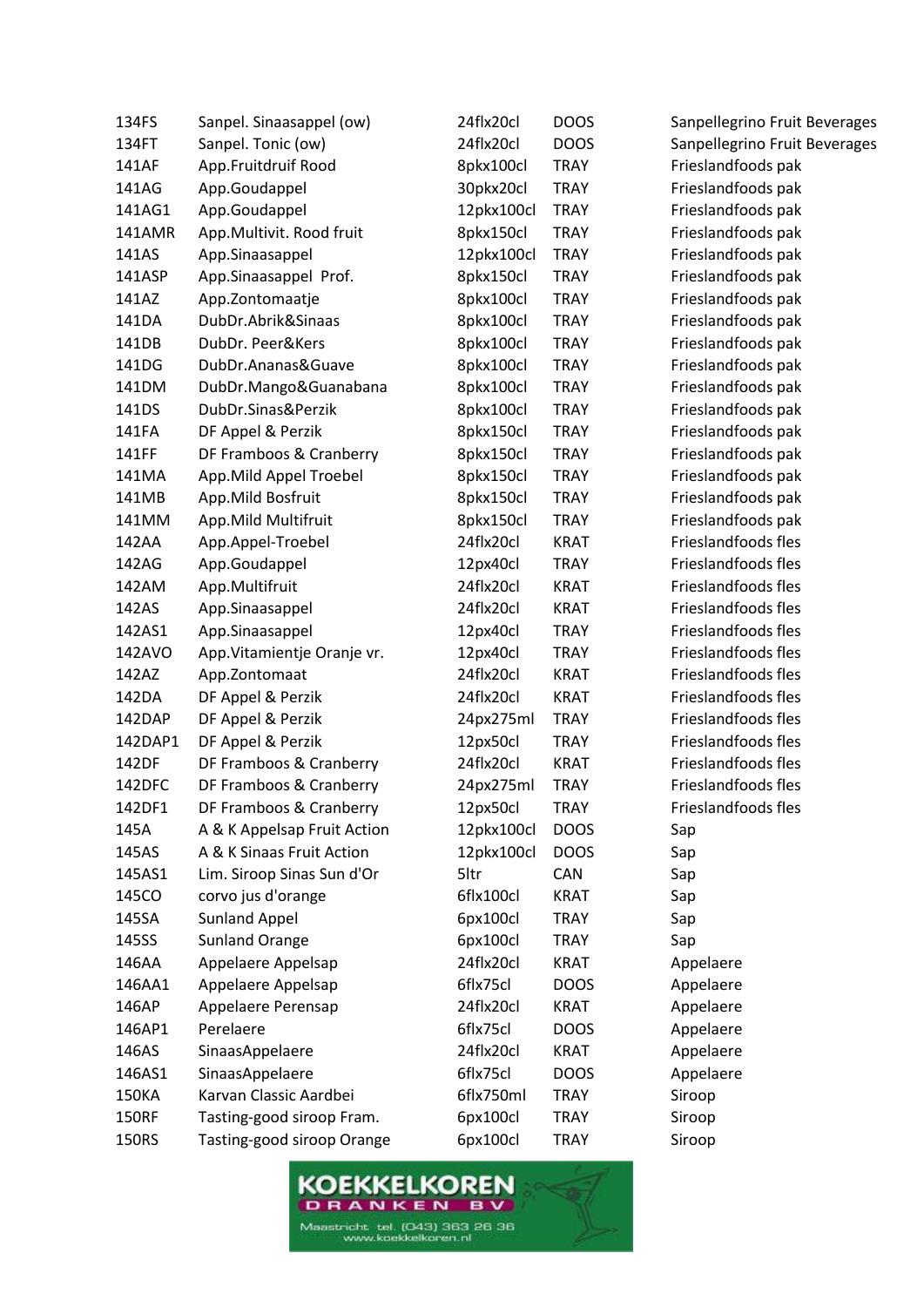| 150SP         | Hooghoudt Grenadine        | bl.75cl   | <b>FLES</b> | Siroop            |
|---------------|----------------------------|-----------|-------------|-------------------|
| 155B          | Spa Barisart (rood)        | 28flx25cl | <b>KRAT</b> | Spa 25cl          |
| 155Cl         | Spa Citron 100% natuurlijk | 28flx25cl | <b>KRAT</b> | Spa 25cl          |
| 1550          | Spa Fruit Orange           | 28flx25cl | <b>KRAT</b> | Spa 25cl          |
| 155R          | Spa Reine (blauw)          | 28flx25cl | <b>KRAT</b> | Spa 25cl          |
| 156B          | Spa Barisart (rood)        | 24px50cl  | <b>TRAY</b> | Spa 50cl          |
| 156B1         | Spa Barisart (rood)        | 18flx50cl | <b>KRAT</b> | Spa 50cl          |
| 156C          | Spa Citron 100% natuurlijk | 12px50cl  | <b>TRAY</b> | Spa 50cl          |
| 156M          | Spa Finesse                | 18flx50cl | <b>TRAY</b> | Spa 50cl          |
| 156M1         | Spa Finesse                | 24px50cl  | <b>TRAY</b> | Spa 50cl          |
| 1560          | Spa Fruit Orange           | 12px50cl  | <b>TRAY</b> | Spa 50cl          |
| 156R          | Spa Reine (blauw)          | 18flx50cl | <b>KRAT</b> | Spa 50cl          |
| 156R1         | Spa Reine (blauw)          | 24px50cl  | <b>TRAY</b> | Spa 50cl          |
| 156R2         | Spa Reine(bl)+sportdop     | 24px50cl  | <b>TRAY</b> | Spa 50cl          |
| 156R3         | Spa Reine (blauw)          | 24px33cl  | <b>TRAY</b> | Spa 50cl          |
| 157B          | Spa Barisart (rood)        | 6flx100cl | <b>KRAT</b> | Spa 75cl en 100cl |
| 157B1         | Spa Barisart (rood)        | 12flx75cl | <b>DOOS</b> | Spa 75cl en 100cl |
| 157M          | Spa Finesse                | 6flx100cl | KRAT        | Spa 75cl en 100cl |
| 157M1         | Spa Finesse                | 12flx75cl | <b>DOOS</b> | Spa 75cl en 100cl |
| 157R          | Spa Reine (blauw)          | 6flx100cl | <b>KRAT</b> | Spa 75cl en 100cl |
| 157R1         | Spa Reine (blauw)          | 12flx75cl | <b>DOOS</b> | Spa 75cl en 100cl |
| 158A          | Spa Appel 100% natuurlijk  | 6px125cl  | <b>TRAY</b> | Spa 150cl         |
| 158B          | Spa Barisart (rood)        | 12px150cl | <b>KRAT</b> | Spa 150cl         |
| <b>158CI</b>  | Spa Citron 100% natuurlijk | 6px125cl  | <b>TRAY</b> | Spa 150cl         |
| 158L          | Spa Fruit Lemon-Cactus     | 6px150cl  | <b>KRAT</b> | Spa 150cl         |
| 158M          | Spa Finesse                | 12px150cl | <b>KRAT</b> | Spa 150cl         |
| 1580          | Spa Orange 100% natuurlijk | 6px125cl  | <b>TRAY</b> | Spa 150cl         |
| 158R          | Spa Reine (blauw)          | 12px150cl | <b>KRAT</b> | Spa 150cl         |
| 159B          | Spa Barisart (rood)        | 24blx33cl | <b>TRAY</b> | Spa blik          |
| 160CCS        | Crystal Cl.sparkl. Lemon   | 28flx20cl | <b>KRAT</b> | Vrumona 20cl      |
| 160PL         | Pepsi Cola Light           | 28flx20cl | <b>KRAT</b> | Vrumona 20cl      |
| 160PM         | Pepsi Cola Max             | 28flx20cl | <b>KRAT</b> | Vrumona 20cl      |
| 160PR         | Pepsi Cola Regular         | 28flx20cl | <b>KRAT</b> | Vrumona 20cl      |
| 160RCA        | RC FdP Appelsap Reg.       | 28flx20cl | <b>KRAT</b> | Vrumona 20cl      |
| 160RCB        | RC Bitter Lem.Reg.         | 28flx20cl | <b>KRAT</b> | Vrumona 20cl      |
| 160RCC        | <b>RC Cassis Regular</b>   | 28flx20cl | <b>KRAT</b> | Vrumona 20cl      |
| 160RCG        | RC Ginger Ale Reg.         | 28flx20cl | <b>KRAT</b> | Vrumona 20cl      |
| <b>160RCJ</b> | RC FdP Jus d'Or.Reg.       | 28flx20cl | KRAT        | Vrumona 20cl      |
| 160RCM        | <b>RC Tropisch Sap</b>     | 28flx20cl | <b>KRAT</b> | Vrumona 20cl      |
| 160RCS        | RC Sodawater Reg.          | 28flx20cl | <b>KRAT</b> | Vrumona 20cl      |
| 160RCT        | <b>RC Tonic Regular</b>    | 28flx20cl | <b>KRAT</b> | Vrumona 20cl      |
| 160RCTO       | RC Tomatensap gekr.        | 28flx20cl | <b>KRAT</b> | Vrumona 20cl      |
| 160RL         | Rivella                    | 28flx20cl | <b>KRAT</b> | Vrumona 20cl      |
| <b>160RLC</b> | Rivella Cranberry          | 28flx20cl | <b>KRAT</b> | Vrumona 20cl      |
| 160SE         | Seven Up Regular           | 28flx20cl | <b>KRAT</b> | Vrumona 20cl      |
| 160SI         | Sisi Orange Regular        | 28flx20cl | KRAT        | Vrumona 20cl      |
| 160SOC        | Sourcy Citron Regular      | 28flx20cl | <b>KRAT</b> | Vrumona 20cl      |

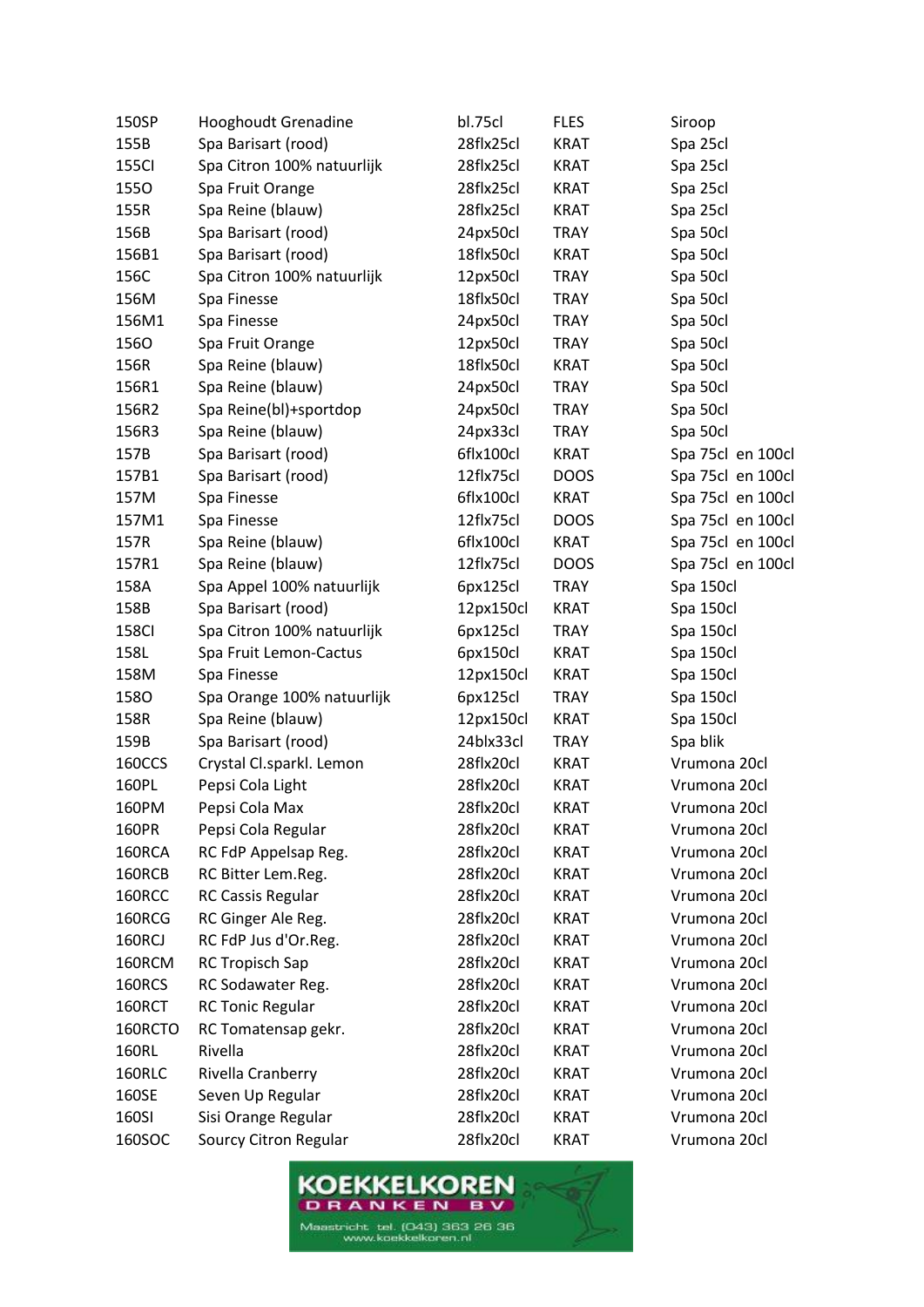| 160SOM        | Sourcy Min. Water MK         | 28flx20cl  | <b>KRAT</b> | Vrumona 20cl     |
|---------------|------------------------------|------------|-------------|------------------|
| 160SOZ        | Sourcy Min. Water ZK         | 28flx20cl  | <b>KRAT</b> | Vrumona 20cl     |
| <b>160SRF</b> | Sourcy Rood Framboos         | 28flx20cl  | <b>KRAT</b> | Vrumona 20cl     |
| 160SRM        | Sourcy Rood Munt             | 28flx20cl  | <b>KRAT</b> | Vrumona 20cl     |
| 160XC         | <b>Climax Energydrink</b>    | 28flx20cl  | <b>KRAT</b> | Vrumona 20cl     |
| <b>161CCL</b> | Crystal Cl.Cranb-Lemon       | 6px50cl    | <b>TRAY</b> | Vrumona 25/50cl  |
| 161CL         | Crystal Clear Spark.Lemon    | 6px50cl    | <b>TRAY</b> | Vrumona 25/50cl  |
| 161CP         | Crystal Clear Citr/Passie NB | 6px50cl    | <b>TRAY</b> | Vrumona 25/50cl  |
| 161MD         | <b>Mountain Dew</b>          | 6px50cl    | <b>TRAY</b> | Vrumona 25/50cl  |
| 161MDC        | Mountain Dew Cherry          | 6px50cl    | <b>TRAY</b> | Vrumona 25/50cl  |
| 161PM         | Pepsi Cola Max               | 6px50cl    | <b>TRAY</b> | Vrumona 25/50cl  |
| 161PN         | Pepsi Cola Next              | 6px50cl    | <b>TRAY</b> | Vrumona 25/50cl  |
| 161PR         | Pepsi Cola Regular           | 6px50cl    | <b>TRAY</b> | Vrumona 25/50cl  |
| 161R          | Rivella                      | 6px50cl    | <b>TRAY</b> | Vrumona 25/50cl  |
| 161RC         | Rivella Cranberry            | 6px50cl    | <b>TRAY</b> | Vrumona 25/50cl  |
| 161S          | Seven Up Regular             | 6px50cl    | <b>TRAY</b> | Vrumona 25/50cl  |
| 161SA         | Sisi Action ZK               | 12px25cl   | <b>TRAY</b> | Vrumona 25/50cl  |
| 161SM         | Sisi Mango Regular           | 12px25cl   | <b>TRAY</b> | Vrumona 25/50cl  |
| 161SO         | Sisi Orange Regular          | 6px50cl    | <b>TRAY</b> | Vrumona 25/50cl  |
| 161SR         | Sisi Strawberry ZK           | 12px25cl   | <b>TRAY</b> | Vrumona 25/50cl  |
| 161SW         | Sourcy Min. Water MK         | 6px50cl    | <b>TRAY</b> | Vrumona 25/50cl  |
| 161SZ         | Sourcy Min. Water ZK         | 6px50cl    | <b>TRAY</b> | Vrumona 25/50cl  |
| <b>161VAK</b> | Vit.wat. appel golden kiwi   | 6px50cl    | <b>TRAY</b> | Vrumona 25/50cl  |
| 161VBA        | Vit.wat. braam acai          | 6px50cl    | <b>TRAY</b> | Vrumona 25/50cl  |
| 161VCC        | Vit.wat. citrus cactus       | 6px50cl    | <b>TRAY</b> | Vrumona 25/50cl  |
| <b>161VCR</b> | Vit.wat. cranb. rozenb.      | 6px50cl    | <b>TRAY</b> | Vrumona 25/50cl  |
| 161VFG        | Vit.wat. framb.granaatap.    | 6px50cl    | <b>TRAY</b> | Vrumona 25/50cl  |
| 161VLL        | Vit.wat. limoen lychee       | 6px50cl    | <b>TRAY</b> | Vrumona 25/50cl  |
| 161VMG        | Vit.wat. mango guave         | 6px50cl    | <b>TRAY</b> | Vrumona 25/50cl  |
| 161VSC        | Vit.wat. sinas calamansi     | 6px50cl    | <b>TRAY</b> | Vrumona 25/50cl  |
| 162P          | Pepsi Cola Regular           | 12px100cl  | <b>KRAT</b> | Vrumona 75/100cl |
| 162PM         | Pepsi Cola Max               | 12px100cl  | <b>KRAT</b> | Vrumona 75/100cl |
| 162RCA        | RC FdP Appelsap Reg.         | 12flx100cl | <b>KRAT</b> | Vrumona 75/100cl |
| 162RCB        | RC Bitter Lemon Reg.         | 12px100cl  | <b>KRAT</b> | Vrumona 75/100cl |
| 162RCBL       | RC Bitter Lemon Light        | 6px100cl   | <b>TRAY</b> | Vrumona 75/100cl |
| 162RCC        | <b>RC Cassis Regular</b>     | 12px100cl  | <b>KRAT</b> | Vrumona 75/100cl |
| 162RCCL       | <b>RC Cassis Light</b>       | 6px100cl   | <b>TRAY</b> | Vrumona 75/100cl |
| 162RCG        | RC Grapefruit Regular        | 6px100cl   | <b>TRAY</b> | Vrumona 75/100cl |
| 162RCJ        | RC FdP Jus d'Or.Reg          | 12flx100cl | <b>KRAT</b> | Vrumona 75/100cl |
| 162RCT        | <b>RC Tonic Regular</b>      | 12px100cl  | <b>KRAT</b> | Vrumona 75/100cl |
| 162RL         | Rivella                      | 12px100cl  | <b>KRAT</b> | Vrumona 75/100cl |
| 162SE         | Seven Up Regular             | 12px100cl  | <b>KRAT</b> | Vrumona 75/100cl |
| 162SI         | Sisi Orange Regular          | 12px100cl  | <b>KRAT</b> | Vrumona 75/100cl |
| 162SOM        | Sourcy Min. Water MK         | 12px100cl  | <b>KRAT</b> | Vrumona 75/100cl |
| 162SOZ        | Sourcy Min. Water ZK         | 12px100cl  | <b>KRAT</b> | Vrumona 75/100cl |
| 162SPB        | Sourcy Pure Dutch Blauw (gl) | 12flx75cl  | <b>DOOS</b> | Vrumona 75/100cl |
| 162SPR        | Sourcy Pure Dutch Rood (gl)  | 12flx75cl  | <b>DOOS</b> | Vrumona 75/100cl |

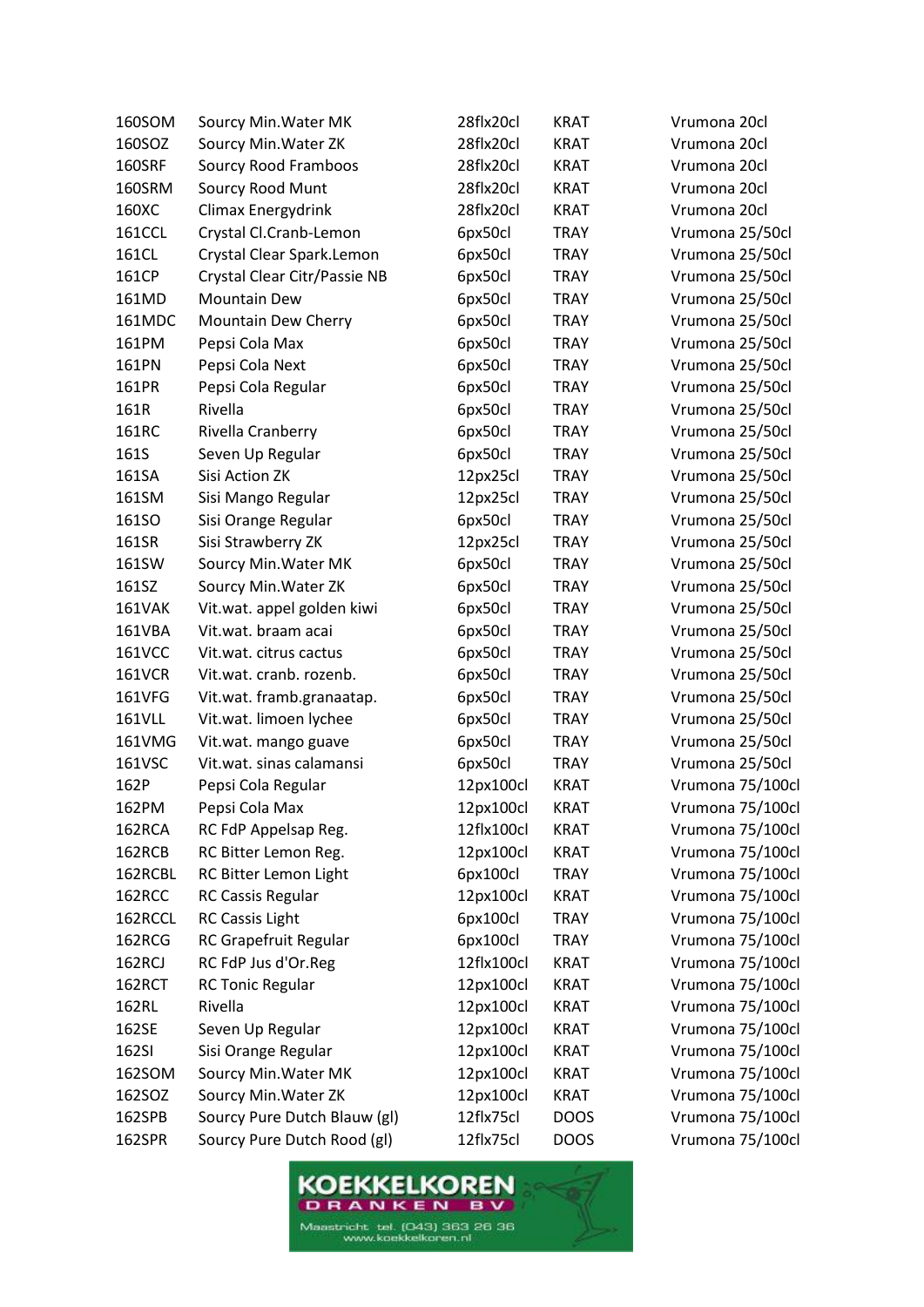| 163PL         | Pepsi Light                 | 6px150cl  | <b>KRAT</b> | Vrumona 150cl       |
|---------------|-----------------------------|-----------|-------------|---------------------|
| 163PM         | Pepsi Cola Max              | 12px150cl | <b>KRAT</b> | Vrumona 150cl       |
| 163PR         | Pepsi Cola Regular          | 12px150cl | <b>KRAT</b> | Vrumona 150cl       |
| 163SEL        | Seven Up Free               | 6px150cl  | <b>TRAY</b> | Vrumona 150cl       |
| 163SOM        | Sourcy Min. Water MK        | 6px150cl  | <b>TRAY</b> | Vrumona 150cl       |
| 163SOM1       | Sourcy Min. Water MK        | 12px150cl | <b>KRAT</b> | Vrumona 150cl       |
| 163SOZ        | Sourcy Min. Water ZK        | 6px150cl  | <b>TRAY</b> | Vrumona 150cl       |
| 163SOZ1       | Sourcy Min. Water ZK        | 12px150cl | <b>KRAT</b> | Vrumona 150cl       |
| 164PL         | Pepsi Cola Light            | 24blx33cl | <b>TRAY</b> | Vrumona blik        |
| 164PM         | Pepsi Cola Max              | 24blx33cl | <b>TRAY</b> | Vrumona blik        |
| 164PR         | Pepsi Cola Regular          | 24blx33cl | <b>TRAY</b> | Vrumona blik        |
| 164RCA        | RC FdP Appelsap Reg.        | 24blx25cl | <b>TRAY</b> | Vrumona blik        |
| 164RCB        | <b>RC Bitter Lemon</b>      | 24blx33cl | <b>TRAY</b> | Vrumona blik        |
| 164RCC        | <b>RC Cassis Regular</b>    | 24blx33cl | <b>TRAY</b> | Vrumona blik        |
| 164RCJ        | RC FdP Jus d'Or.Reg.        | 24blx25cl | <b>TRAY</b> | Vrumona blik        |
| 164RCT        | <b>RC Tonic</b>             | 24blx33cl | <b>TRAY</b> | Vrumona blik        |
| 164RL         | Rivella                     | 24blx33cl | <b>TRAY</b> | Vrumona blik        |
| 164SE         | Seven Up Regular            | 24blx33cl | <b>TRAY</b> | Vrumona blik        |
| 164SI         | Sisi Orange Regular         | 24blx33cl | <b>TRAY</b> | Vrumona blik        |
| 164SOM        | Sourcy Min. Water MK        | 24blx33cl | <b>TRAY</b> | Vrumona blik        |
| 164SOZ        | Sourcy Min. Water ZK        | 24blx33cl | <b>TRAY</b> | Vrumona blik        |
| 164XC         | <b>Climax Energydrink</b>   | 12blx25cl | <b>TRAY</b> | Vrumona blik        |
| 165PL         | Pepsi Cola Light            | BIB 10ltr | <b>DOOS</b> | Vrumona postmix     |
| 165PM         | Pepsi Cola Max              | BIB 10ltr | <b>DOOS</b> | Vrumona postmix     |
| 165PR         | Pepsi Cola Regular          | BIB 10ltr | <b>DOOS</b> | Vrumona postmix     |
| 165RCB        | RC Bitter Lem.Reg.          | BIB 10ltr | <b>DOOS</b> | Vrumona postmix     |
| <b>165RCC</b> | <b>RC Cassis Regular</b>    | BIB 10ltr | <b>DOOS</b> | Vrumona postmix     |
| <b>165RCT</b> | <b>RC Tonic Regular</b>     | BIB 10ltr | <b>DOOS</b> | Vrumona postmix     |
| 165SE         | Seven Up Regular            | BIB 10ltr | <b>DOOS</b> | Vrumona postmix     |
| 165SI         | Sisi Orange Regular         | BIB 10ltr | <b>DOOS</b> | Vrumona postmix     |
| 165X          | Climax Energydrink          | BIB 10ltr | <b>DOOS</b> | Vrumona postmix     |
| 170B          | Lipt.Ice Tea                | 24blx33cl | <b>TRAY</b> | Unilever Lipton Ice |
| 170BG         | Lipt.Ice Tea Clear Green    | 24blx33cl | TRAY        | Unilever Lipton Ice |
| 170BL         | Lipt.Ice Tea Lem.nb         | 24blx33cl | TRAY        | Unilever Lipton Ice |
| 170BLI        | Lipt.Ice Tea Zero           | 24blx33cl | TRAY        | Unilever Lipton Ice |
| 170BP         | Lipt.Ice Tea Peach nb       | 24blx33cl | <b>TRAY</b> | Unilever Lipton Ice |
| 170F          | Lipt.Ice Tea                | 28flx20cl | <b>KRAT</b> | Unilever Lipton Ice |
| 170FG         | Lipt.Ice Tea Clear Green    | 28flx20cl | KRAT        | Unilever Lipton Ice |
| 170FP         | Lipt.Ice Tea Peach          | 28flx20cl | <b>KRAT</b> | Unilever Lipton Ice |
| 170L          | Lipt.Ice Tea                | 12px100cl | <b>KRAT</b> | Unilever Lipton Ice |
| 170LL         | Lipt.Ice Tea Zero           | 12px100cl | <b>KRAT</b> | Unilever Lipton Ice |
| 170P          | Lipt.Ice Tea                | 12px50cl  | TRAY        | Unilever Lipton Ice |
| 170PG         | Lipt.Ice Tea Clear Green    | 12px50cl  | <b>TRAY</b> | Unilever Lipton Ice |
| 170PGL        | Lipt.Ice Tea Clear Gr. Lem. | 12px50cl  | TRAY        | Unilever Lipton Ice |
| 170PLE        | Lipt.Ice Tea Lem.nb         | 12px50cl  | <b>TRAY</b> | Unilever Lipton Ice |
| 170PP         | Lipt.Ice Tea Peach nb       | 12px50cl  | <b>TRAY</b> | Unilever Lipton Ice |
| 170T          | Lipt.Ice Tea                | BIB 10ltr | <b>DOOS</b> | Unilever Lipton Ice |

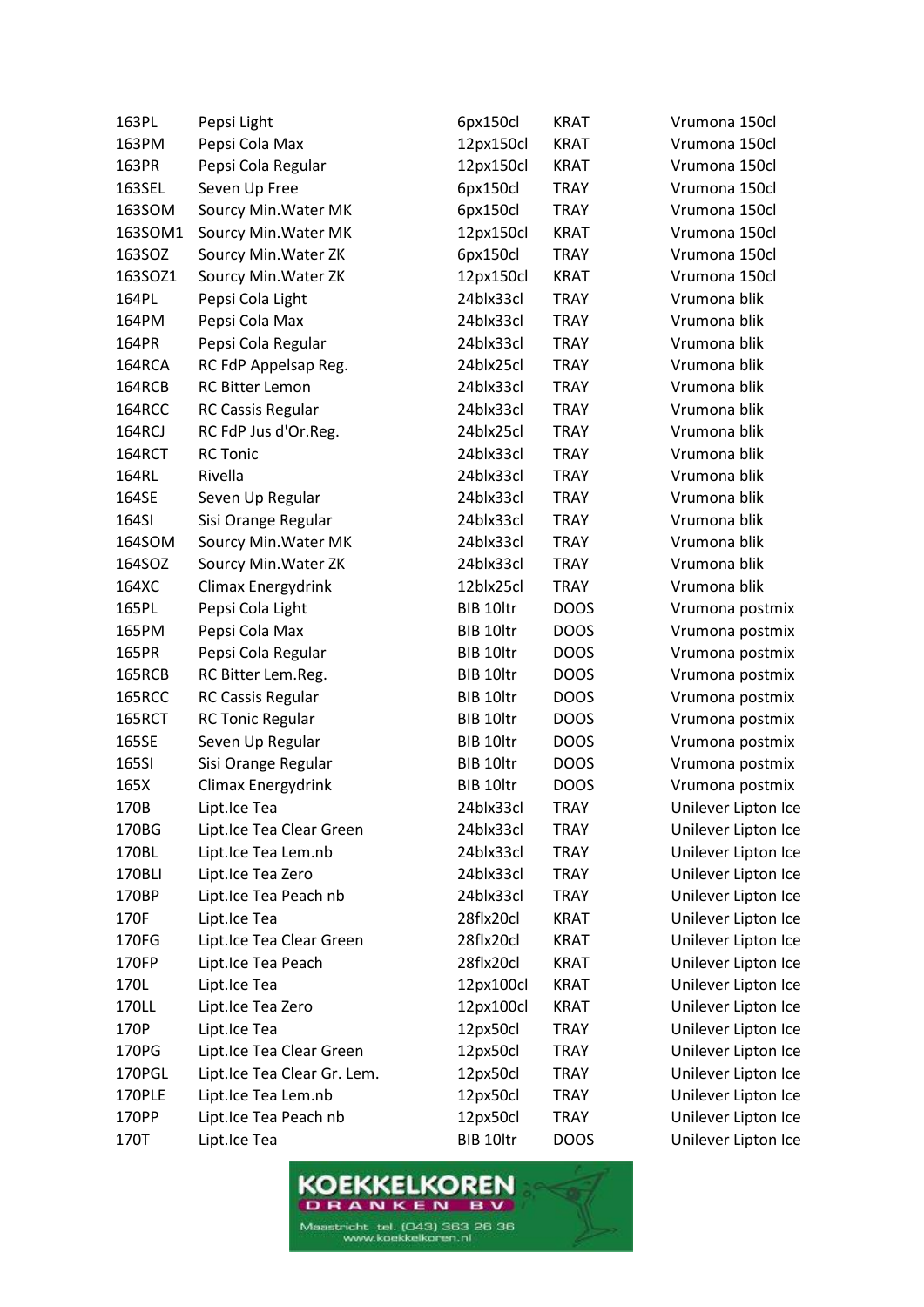| 171TAF        | Agrumes Fit Tonissteiner                | 20flx25cl | <b>KRAT</b> | Tönissteiner 25cl      |
|---------------|-----------------------------------------|-----------|-------------|------------------------|
| 171TAM        | Apple Mix Tonissteiner                  | 24flx25cl | <b>KRAT</b> | Tönissteiner 25cl      |
| 171TEC        | <b>Exclusief Classic Tonissteiner</b>   | 24flx25cl | <b>KRAT</b> | Tönissteiner 25cl      |
| 171TEN        | <b>Exclusief Naturelle Tonissteiner</b> | 24flx25cl | <b>KRAT</b> | Tönissteiner 25cl      |
| 171TES        | Tonissteiner Sprudel                    | 20flx25cl | <b>KRAT</b> | Tönissteiner 25cl      |
| 171TIF        | Ice Break Fit Tonissteiner              | 20flx25cl | <b>KRAT</b> | Tönissteiner 25cl      |
| 171TNF        | Naranja Fit Tonissteiner                | 20flx25cl | <b>KRAT</b> | Tönissteiner 25cl      |
| <b>171TOF</b> | Orange Fit Tonissteiner                 | 20flx25cl | <b>KRAT</b> | Tönissteiner 25cl      |
| 171TTF        | <b>Tropical Fit Tonissteiner</b>        | 20flx25cl | <b>KRAT</b> | Tönissteiner 25cl      |
| 171TV         | Vruchtenkorf Tonissteiner               | 20flx25cl | <b>KRAT</b> | Tönissteiner 25cl      |
| 171TZF        | Zitrone Fit Tonissteiner                | 20flx25cl | <b>KRAT</b> | Tönissteiner 25cl      |
| 172TEC        | <b>Exclusief Classic Tonissteiner</b>   | 12flx75cl | <b>KRAT</b> | Tönissteiner 75cl      |
| 172TEN        | <b>Exclusief Naturelle Tonissteiner</b> | 12flx75cl | <b>KRAT</b> | Tönissteiner 75cl      |
| 172TES        | Tonissteiner Sprudel                    | 12flx75cl | <b>KRAT</b> | Tönissteiner 75cl      |
| 172TNF        | Naranja Fit Tonissteiner                | 12flx75cl | <b>KRAT</b> | Tönissteiner 75cl      |
| 172TV         | Vruchtenkorf Tonissteiner               | 12flx75cl | <b>KRAT</b> | Tönissteiner 75cl      |
| 173TNF        | Naranja Fit Tonissteiner                | 6px50cl   | <b>TRAY</b> | Tönissteiner pet 50cl  |
| 173TOF        | Orange Fit Tonissteiner                 | 6px50cl   | <b>TRAY</b> | Tönissteiner pet 50cl  |
| 173TV         | Vruchtenkorf Tonissteiner               | 6px50cl   | <b>TRAY</b> | Tönissteiner pet 50cl  |
| 173TZF        | Zitrone Fit Tonissteiner                | 6px50cl   | <b>TRAY</b> | Tönissteiner pet 50cl  |
| 174TIF        | Ice Break Fit Tonissteiner              | 24blx33cl | <b>TRAY</b> | Tönissteiner blik 33cl |
| 174TOF        | Orange Fit Tonissteiner                 | 24blx33cl | <b>TRAY</b> | Tönissteiner blik 33cl |
| 174TZF        | Zitrone Fit Tonissteiner                | 24blx33cl | <b>TRAY</b> | Tönissteiner blik 33cl |
| 176BB         | <b>Bionade Boomgaard</b>                | 12flx33cl | <b>DOOS</b> | <b>Bionade</b>         |
| 176BC         | <b>Bionade Cola</b>                     | 12flx33cl | <b>DOOS</b> | Bionade                |
| 176BG         | <b>Bionade Gember Sinaas</b>            | 12flx33cl | <b>DOOS</b> | Bionade                |
| 176BG1        | <b>Bionade Gember Sinaas</b>            | 6flx50cl  | <b>TRAY</b> | Bionade                |
| 176BK         | <b>Bionade Kruiden</b>                  | 12flx33cl | <b>DOOS</b> | Bionade                |
| 176BL         | Bionade Lychee                          | 12flx33cl | <b>DOOS</b> | Bionade                |
| 176BV         | <b>Bionade Vlierbessen</b>              | 12flx33cl | <b>DOOS</b> | Bionade                |
| 176VC         | Vit. Well Care rode grape               | 12px50cl  | <b>TRAY</b> | <b>Bionade</b>         |
| 176VF         | Vit. Well Focus zwarte wijnbes          | 12px50cl  | <b>TRAY</b> | <b>Bionade</b>         |
| 176VR         | Vit. Well Reload citr/lime              | 12px50cl  | <b>TRAY</b> | <b>Bionade</b>         |
| 177FTB        | Fever Tree Bitter Lemon (ow)            | 24flx20cl | <b>TRAY</b> | <b>Fever Tree</b>      |
| 177FTG        | Fever Tree Ginger Beer (ow)             | 8flx50cl  | <b>TRAY</b> | <b>Fever Tree</b>      |
| 177FTGA       | Fever Tree Ginger Ale (ow)              | 24flx20cl | <b>TRAY</b> | <b>Fever Tree</b>      |
| 177FTG1       | Fever Tree Ginger Beer (ow)             | 24flx20cl | <b>TRAY</b> | <b>Fever Tree</b>      |
| 177FTT        | Fever Tree Tonic (ow)                   | 24flx20cl | <b>TRAY</b> | <b>Fever Tree</b>      |
| 178T          | 1724 Tonic (ow)                         | 24flx20cl | <b>DOOS</b> | 1724 Tonic             |
| 179WAA        | Wostok Abrik-Amand.Bio                  | 24flx33cl | <b>DOOS</b> | Wostok 33cl            |
| 179WDG        | Wostok Dadel-Granaatap.                 | 24flx33cl | <b>DOOS</b> | Wostok 33cl            |
| 179WDR        | <b>Wostok Dragon-Gember</b>             | 24flx33cl | <b>DOOS</b> | Wostok 33cl            |
| 179WP         | <b>Wostok Prik</b>                      | 24flx33cl | <b>DOOS</b> | Wostok 33cl            |
| 179WPK        | Wostok Pruim-Kardemom Bio               | 24flx33cl | <b>DOOS</b> | Wostok 33cl            |
| 179WPR        | Wostok Peer-Rozemarijn Bio              | 24flx33cl | <b>DOOS</b> | Wostok 33cl            |
| 180GN         | <b>Gerolsteiner Naturell</b>            | 15flx50cl | <b>KRAT</b> | Gerolsteiner           |
| 180GS1        | Gerolsteiner Sprudel                    | 15flx50cl | <b>KRAT</b> | Gerolsteiner           |